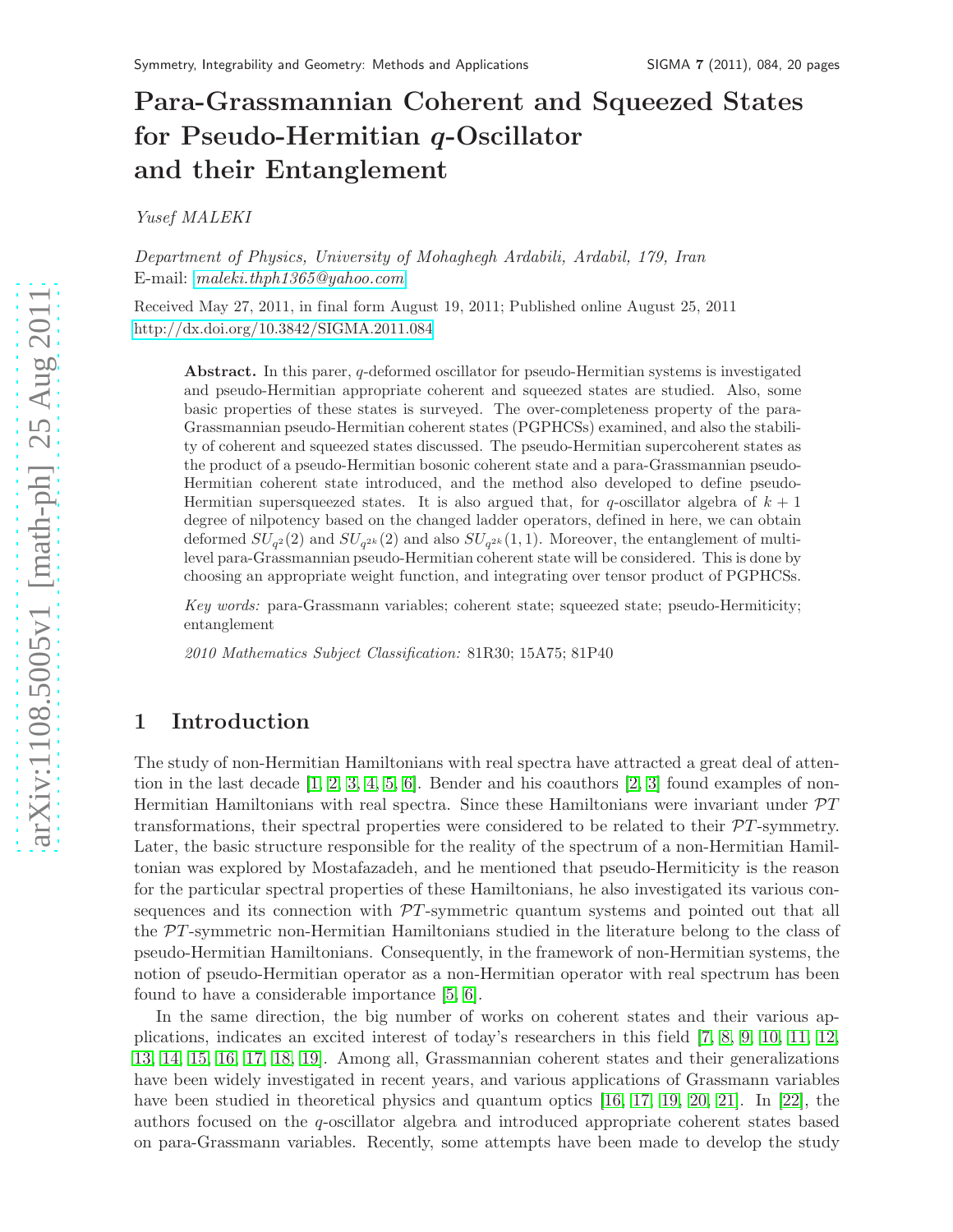of coherent states to pseudo-Hermitian quantum systems, pseudo-Hermitian coherent state for bosonic systems, and pseudo-Hermitian coherent state for two-level and  $n$ -level systems based on Grassmann numbers have been studied  $[23, 24, 25]$  $[23, 24, 25]$  $[23, 24, 25]$ . In the present paper, q-deformed oscillator for pseudo-Hermitian systems will be investigated and pseudo-Hermitian appropriate coherent states will be considered. The pursued method in defining coherent states here is inspired by the definition in [\[22\]](#page-19-4). The over-completeness property of these pseudo-Hermitian para-Grassmannian pseudo-Hermitian coherent states (PGPHCSs) will be examined, and using the definition of the coherent states for pseudo-Hermitian bosonic systems, pseudo-Hermitian supercoherent states as the product of a pseudo-Hermitian bosonic coherent state by a pseudo-Hermitian para-Grassmannian coherent state will be introduced [\[26,](#page-19-8) [27,](#page-19-9) [28,](#page-19-10) [18\]](#page-19-0). The method also will be developed to pseudo-Hermitian squeezed states and pseudo-Hermitian supersqueezed states. It will also be argued that for q-oscillator algebra of  $k+1$  degree of nilpotency based on the changed ladder operators, defined in here we can develop deformed  $SU_{q^2}(2)$  and  $SU_{q^{2k}}(2)$ and also  $SU_{q^{2k}}(1,1)$ . One of the aims of the present work is to consider entanglement of multilevel PGPHCSs [\[29,](#page-19-11) [30\]](#page-19-12). This is the generalization of the work done in [\[10,](#page-18-9) [11\]](#page-18-10) to the PGPHCSs. Similar to what we have done in those papers, choosing some appropriate weight functions, we conclude that it is possible to construct some entangled pure states for pseudo-Hermitian systems [\[10,](#page-18-9) [11\]](#page-18-10). The pseudo-Hermitian version of the Bell, W and GHZ will be constructed. Therefore, the PGPHCSs can be applied in quantum information and quantum computation.

This paper is organized as follows. In Section [2,](#page-1-0) the concept of a pseudo-Hermitian operator is introduced and the basic spectral properties of pseudo-Hermitian Hamiltonians is given. In Section [3,](#page-2-0) the definition and basic properties of the para-Grassmann variables and  $q$ -oscillator algebra is considered. Then the notion of pseudo-Hermitian q-oscillator algebra and their properties is given and also, the appropriate PGPHCSs are introduced. It is shown that unlike the canonical Hermitian coherent states, PGPHCSs satisfy bi-over-completeness condition instead of over-completeness one. The time evolution and stability of the PGPHCSs are investigated. Also the construction of pseudo-Hermitian supercoherent states is studied. Finally modified  $SU_{q^2}(2)$ and  $SU_{q^{2k}}(2)$  and also  $SU_{q^{2k}}(1,1)$  are introduced. In Section [4,](#page-11-0) the definition of squeezed states and their stability and supersqueezed states are argued. Section [5](#page-13-0) is devoted to the entanglement of multi-level PGPHCSs. Choosing appropriate weight functions, we construct some entangled pure states for pseudo-Hermitian systems. The pseudo-Hermitian version of the Bell, W and GHZ using two level PGPHCSs, is investigated. These states degenerate to the well-known Bell, W and GHZ states, when PGPHCSs reduce to the usual Hermitian coherent staes. In addition, some examples of entangled qutrit states are given. Finally, the method is developed for qudit case. A brief conclusion is given in section [6.](#page-18-17)

# <span id="page-1-0"></span>2 Pseudo-Hermitian operators

In this section, the notion of the pseudo-Hermiticity of operators is considered. In fact the necessary and sufficient condition for the reality of the spectrum of a non-Hermitian Hamiltonian admitting a complete set of biorthonormal eigenvectors is related to their pseudo-Hermiticity. In order to define the pseudo-Hermitian operator, consider  $H : \mathcal{H} \to \mathcal{H}$ , to be a linear operator acting in a Hilbert space  $\mathcal H$  and  $\eta : \mathcal H \to \mathcal H$ , as a linear Hermitian automorphism. Then the operator

<span id="page-1-1"></span>
$$
H^{\sharp} = \eta^{-1} H^{\dagger} \eta,\tag{2.1}
$$

is defined as the  $\eta$ -pseudo-Hermitian adjoint of H. The operator H is said to be  $\eta$ -pseudo-Hermitian (with respect to  $\eta$ ) if  $H^{\sharp} = H$ . If H is taken to be a pseudo-Hermitian diagonalizable linear operator then, the eigenvalues are real or come in complex conjugate pairs and the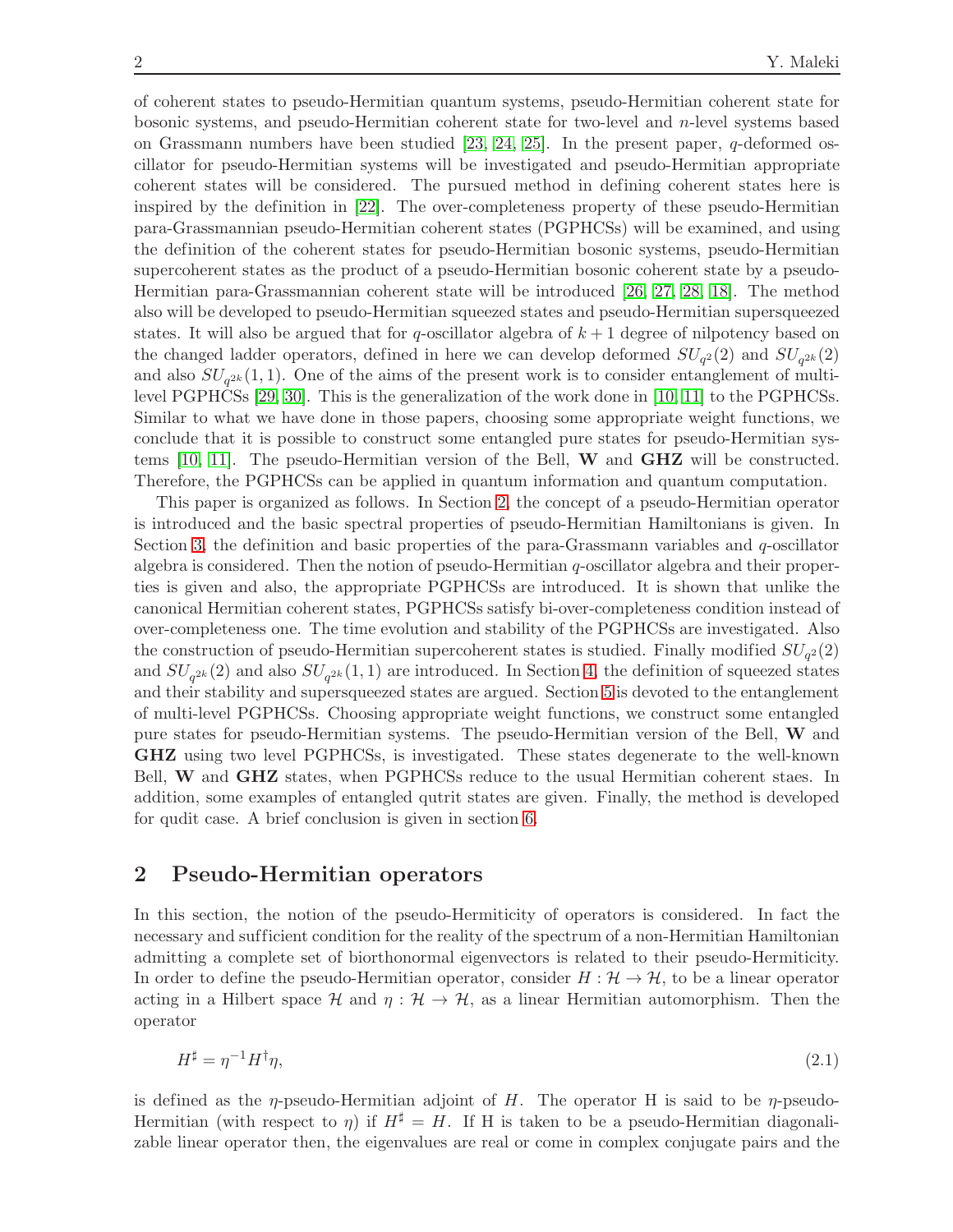multiplicity of complex conjugate eigenvalues are the same (to review the basic properties of pseudo-Hermitian operators see  $[4, 5, 6]$  $[4, 5, 6]$  $[4, 5, 6]$ . According to  $[5]$  considering diagonalizable operators H with discrete spectrum, a complete set of biorthonormal eigenvectors  $\{|\psi_i\rangle, |\varphi_i\rangle\}$  exists such that

$$
H|\psi_i\rangle = E_i|\psi_i\rangle, \qquad H^{\dagger}|\varphi_i\rangle = \bar{E}_i|\varphi_i\rangle, \langle\varphi_i|\psi_i\rangle = \delta_{ij}, \qquad \sum_i |\psi_i\rangle\langle\varphi_i| = \sum_i |\varphi_i\rangle\langle\psi_i| = I.
$$

In fact, any non-Hermitian Hamiltonian with a discrete real spectrum and a complete biorthonormal system of eigenbasis vectors is pseudo-Hermitian. Considering the above discussion, for a nondegenerate case, the operator  $\eta$  and it's inverse satisfy the [\(2.1\)](#page-1-1) by taking

$$
\eta = \sum_{i} |\varphi_i\rangle\langle\varphi_i|, \qquad \eta^{-1} = \sum_{i} |\psi_i\rangle\langle\psi_i|,
$$

thus one has

$$
|\varphi_i\rangle = \eta |\psi_i\rangle, \qquad |\psi_i\rangle = \eta^{-1} |\varphi_i\rangle.
$$

<span id="page-2-0"></span>It is notable that  $\eta$  is not unique, however it can be expressed as above.

# 3 Pseudo-Hermitian q-oscillator and coherent states

## 3.1 Para-Grassmann variables and  $q$ -oscillator algebra

Grassmann variables and their dif ferent generalizations along with their applications have been widely surveyed and the mathematical structure of these non-commuting mathematical objects were studied in resent years [\[18,](#page-19-0) [19,](#page-19-1) [22,](#page-19-4) [31,](#page-19-13) [32,](#page-19-14) [33,](#page-19-15) [34,](#page-19-16) [35,](#page-19-17) [36\]](#page-19-18). To define para-Grassmann variables, consider the non-commutative variables  $\theta$  and  $\bar{\theta}$ , which satisfy the following relations [\[22\]](#page-19-4)

$$
\theta^{p+1} = 0, \qquad \bar{\theta}^{p+1} = 0, \qquad \theta \bar{\theta} = q^2 \bar{\theta} \theta, \qquad \text{where} \qquad q^2 = e^{\frac{2\pi i}{p+1}},
$$

in the above relations,  $p$  is a non-zero integer number. The integral calculus appropriate for these variables is

$$
\int d\theta \theta^n = \delta_{n,p} \sqrt{[p]!}, \quad \text{where} \quad [X] = \frac{q^{2X} - 1}{q^2 - 1}, \quad [n]! = [n] \cdots [1].
$$

The q-deformed oscillator satisfies the following relations [\[18,](#page-19-0) [37,](#page-19-19) [38\]](#page-19-20)

$$
aa^{\dagger} - qa^{\dagger}a = q^{-N}, \qquad aa^{\dagger} - q^{-1}a^{\dagger}a = q^N.
$$

We note that annihilation and creation operators have the nilpotency degree of order  $p + 1$ .

## 3.2 Pseudo-Hermitian q-oscillator algebra

In analogy with the above mentioned  $q$ -oscillator algebra for Hermitian systems, let us define pseudo-Hermitian q-oscillator algebra as follows

$$
aa^{\sharp} - qa^{\sharp}a = q^{-N}, \qquad aa^{\sharp} - q^{-1}a^{\sharp}a = q^N,
$$

and also, considering the dual space we have

$$
\tilde{a}a^{\dagger} - qa^{\dagger}\tilde{a} = q^{-N}, \qquad \tilde{a}a^{\dagger} - q^{-1}a^{\dagger}\tilde{a} = q^N,
$$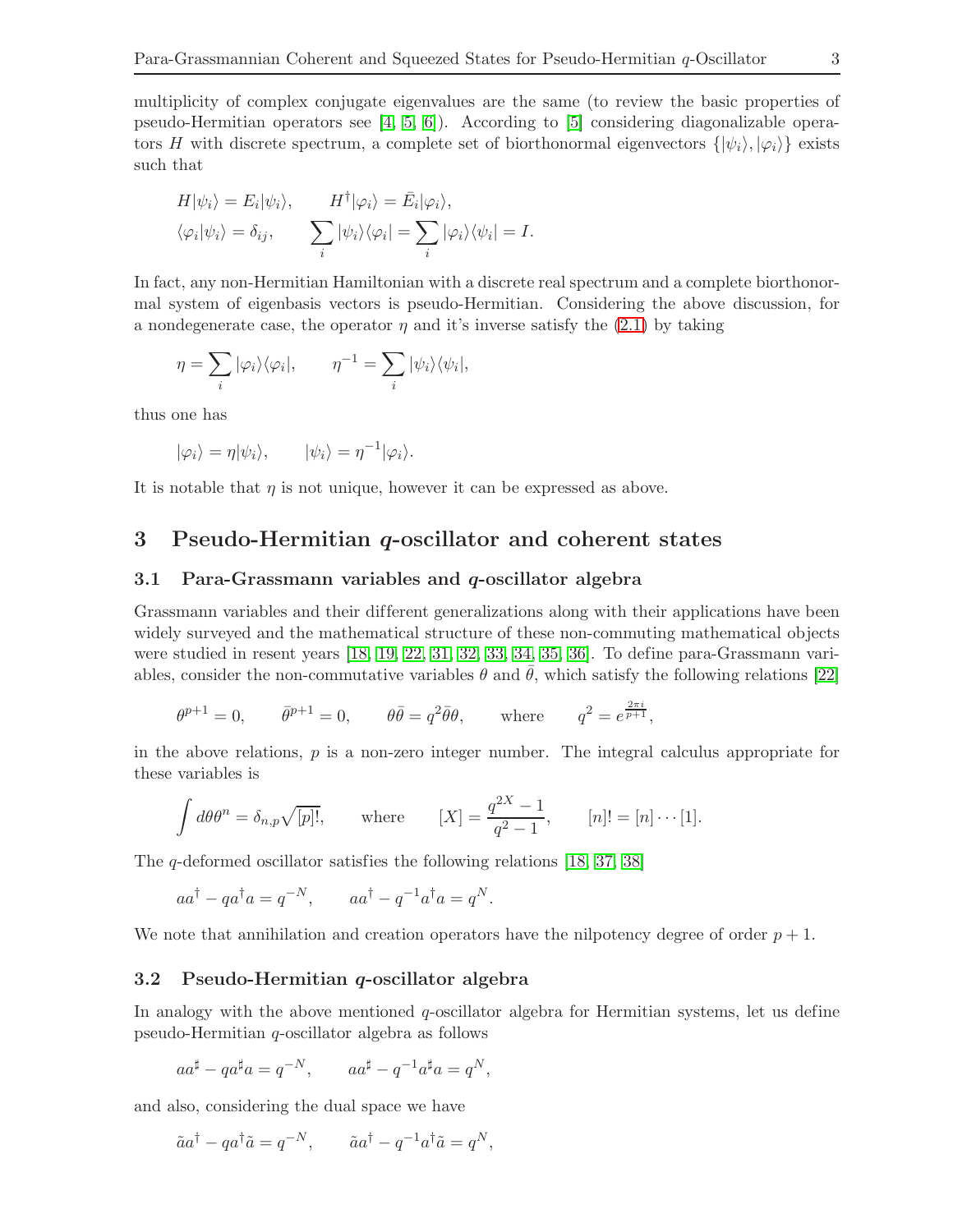where a is creation operator for pseudo-Hermitian q-deformed oscillator and can be expressed as follows

$$
a := \sum_{n=0}^{p} \sqrt{[[n+1]]} |\psi_n\rangle \langle \phi_{n+1}| \implies a|\psi_n\rangle = \sqrt{[[n]]} |\psi_{n-1}\rangle,
$$

and let us define the creation operator for the pseudo-Hermitian  $q$ -deformed oscillator in the Fock space spanned by the basis  $\{|\psi_0\rangle \cdots |\psi_n\rangle\}$  as

$$
a^{\sharp} := \eta^{-1} a^{\dagger} \eta := \sum_{n=0}^{p} \sqrt{[[n+1]]} |\psi_{n+1}\rangle \langle \phi_n|,
$$

where, we have

$$
[[X]] = \frac{q^X - q^{-X}}{q - q^{-1}}.
$$

Considering the dual space, one can define the creation and annihilation operators which act on dual states. In analogy with annihilation operator a, let define

$$
\tilde{a} := \eta a \eta^{-1} := \sum_{n=0}^p \sqrt{[[n+1]]} |\phi_n\rangle \langle \psi_{n+1}|.
$$

Hence,  $a^{\sharp}$  is  $\eta$ -pseudo-adjoint to a and  $\tilde{a}$  is  $\eta^{-1}$ -pseudo-adjoint to  $a^{\dagger}$ . So, the operator  $a^{\dagger}$  for pseudo-Hermitian q-deformed oscillator can be written as

$$
a^{\dagger} := \sum_{n=0}^{p} \sqrt{[[n+1]]} |\phi_{n+1}\rangle \langle \psi_n|.
$$

Thus one has

$$
a^{\sharp}a = [[N]] \quad \Longrightarrow \quad [[N]]^{\sharp} = \eta^{-1}[[N]]^{\dagger} \eta = [[N]],
$$

and by choosing  $q^2 = e^{\frac{2\pi i}{p+1}}$  we obtain

$$
N = \frac{p+1}{\pi} \arcsin\left(a^{\sharp} a \sin \frac{\pi}{p+1}\right).
$$

Hence, the action of the operator N on  $|\psi_n\rangle$  reads

$$
N|\psi_n\rangle = n|\psi_n\rangle.
$$

Furthermore, we get the commutation relations between the annihilation and creation operators and the operator  $N$  as

$$
[N, a] = -a, \qquad [N, a^{\sharp}] = -a^{\sharp}.
$$

For the dual space operators we can write

$$
a^{\dagger} \tilde{a} = [[N']] \implies [[N']]^{\sharp} = \eta [[N']]^{\dagger} \eta^{-1} = [[N']]
$$
.

Again, by choosing  $q^2 = e^{\frac{2\pi i}{p+1}}$  we obtain

$$
N' = \frac{p+1}{\pi} \arcsin\left(a^{\dagger} \tilde{a} \sin \frac{\pi}{p+1}\right).
$$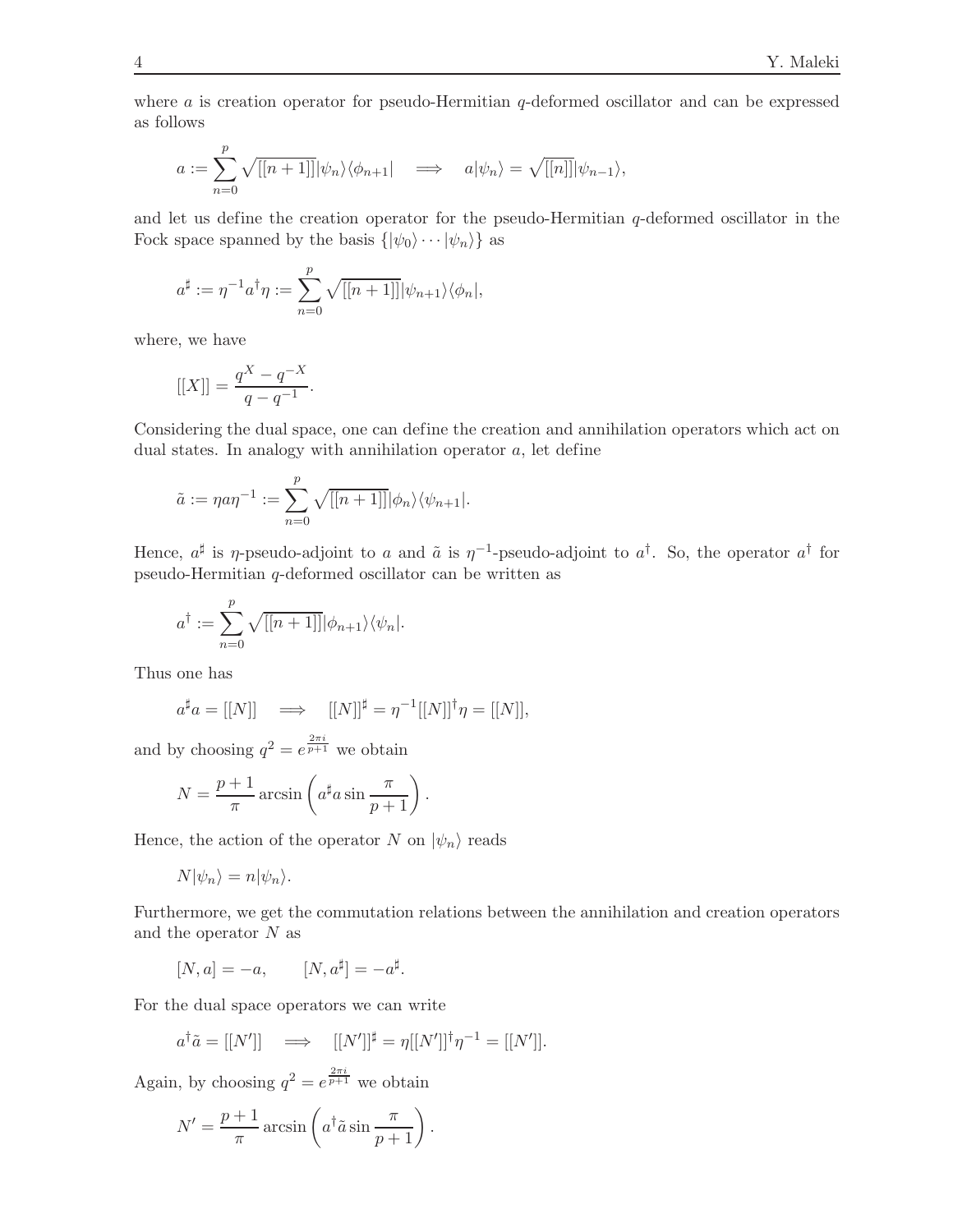## 3.3 Change of variables and coherent states

Now consider the following change of variables

$$
b = q^{\frac{N}{2}}a
$$
,  $\bar{b} = a^{\frac{a}{2}}q^{\frac{N}{2}}$  and  $c = q^{\frac{N'}{2}}\tilde{a}$ ,  $\bar{c} = a^{\frac{1}{2}}q^{\frac{N'}{2}}$ .

These new operators are necessary for the forthcoming purposes throughout the paper, also the coherent and squeezed states will be defined based on these operators not a and  $a^{\sharp}$  (also  $\tilde{a}$ and  $a^{\dagger}$ ). Taking into account these variables we see that

<span id="page-4-1"></span>
$$
b\bar{b} - q^2\bar{b}b = 1, \qquad \bar{b}b - b\bar{b} = q^{2N}, \qquad \bar{b}b = [N], \tag{3.1}
$$

and for the dual operators we get

<span id="page-4-2"></span>
$$
c\bar{c} - q^2\bar{c}c = 1, \qquad \bar{c}c - c\bar{c} = q^{2N}, \qquad \bar{c}c = [N], \tag{3.2}
$$

We not that in [\[25\]](#page-19-7) the creation operator  $b^{\sharp}$  is  $\eta$ -pseudo-Hermitian adjoint of the annihilation operator b, but our changed ladder operator  $\bar{b}$  is not  $\eta$ -pseudo-Hermitian adjoint of b, and we have  $b^{\sharp} = \bar{b}q^{-N}$ . One could easily check that the pseudo-Hermitian number states can be expressed in terms of b and  $\bar{b}$  (also c and  $\bar{c}$  for the dual space), and these operators annihilate and create the number states as follows

$$
|\psi_n\rangle = \frac{(\bar{b})^n}{\sqrt{[n]!}} |\psi_0\rangle, \qquad b|\psi_n\rangle = \sqrt{[n]} |\psi_{n-1}\rangle, \qquad \bar{b}|\psi_n\rangle = \sqrt{[n+1]} |\psi_n\rangle.
$$

Thus

$$
[N, b] = -b, \t[N, \bar{b}] = \bar{b}, \t[N, c] = -c, \t[N, \bar{c}] = \bar{c}.
$$

For the future uses, we need to consider the commutation relation between these operators and para-Grassmannian variables

$$
[\theta, b]_{q^2} = 0, \qquad [\bar{b}, \theta]_{q^2} = 0, \qquad [\bar{\theta}, \bar{b}]_{q^2} = 0, \qquad [b, \bar{\theta}]_{q^2} = 0,
$$

where the p-commutator is defined as

$$
[A,B]_p = AB - pBA.
$$

Let us have the following quantization relations between the biorthonormal pseudo-Hermitian eigenstates  $\{|\psi_n\rangle, |\phi_n\rangle\}$  and para-Grassmannian variables

$$
\theta|\psi_n\rangle = q^{-2n} |\psi_n\rangle \theta, \qquad \bar{\theta}\langle \psi_n| = q^{-2n} \langle \psi_n|\bar{\theta},
$$
  
\n
$$
\theta \langle \psi_n| = q^{2n} \langle \psi_n|\theta, \qquad \bar{\theta}|\psi_n\rangle = q^{2n} |\psi_n\rangle \bar{\theta},
$$
  
\n
$$
\theta|\phi_n\rangle = q^{-2n} |\phi_n\rangle \theta, \qquad \bar{\theta}\langle \phi_n| = q^{-2n} \langle \phi_n|\bar{\theta},
$$
  
\n
$$
\theta \langle \phi_n| = q^{2n} \langle \phi_n|\theta, \qquad \bar{\theta}|\phi_n\rangle = q^{2n} |\phi_n\rangle \bar{\theta}.
$$

Now let  $|\theta\rangle$  be a PGPHCS, then following the definition of the canonical Hermitian coherent state, the PGPHCS  $|\theta\rangle$  can be defined as the eigenstates of annihilation operator b for the space spanned by the basis  $\{|\psi_n\rangle\}$ . Therefore, PGPHCS  $|\theta\rangle$  reads

<span id="page-4-0"></span>
$$
b|\theta\rangle = \theta|\theta\rangle. \tag{3.3}
$$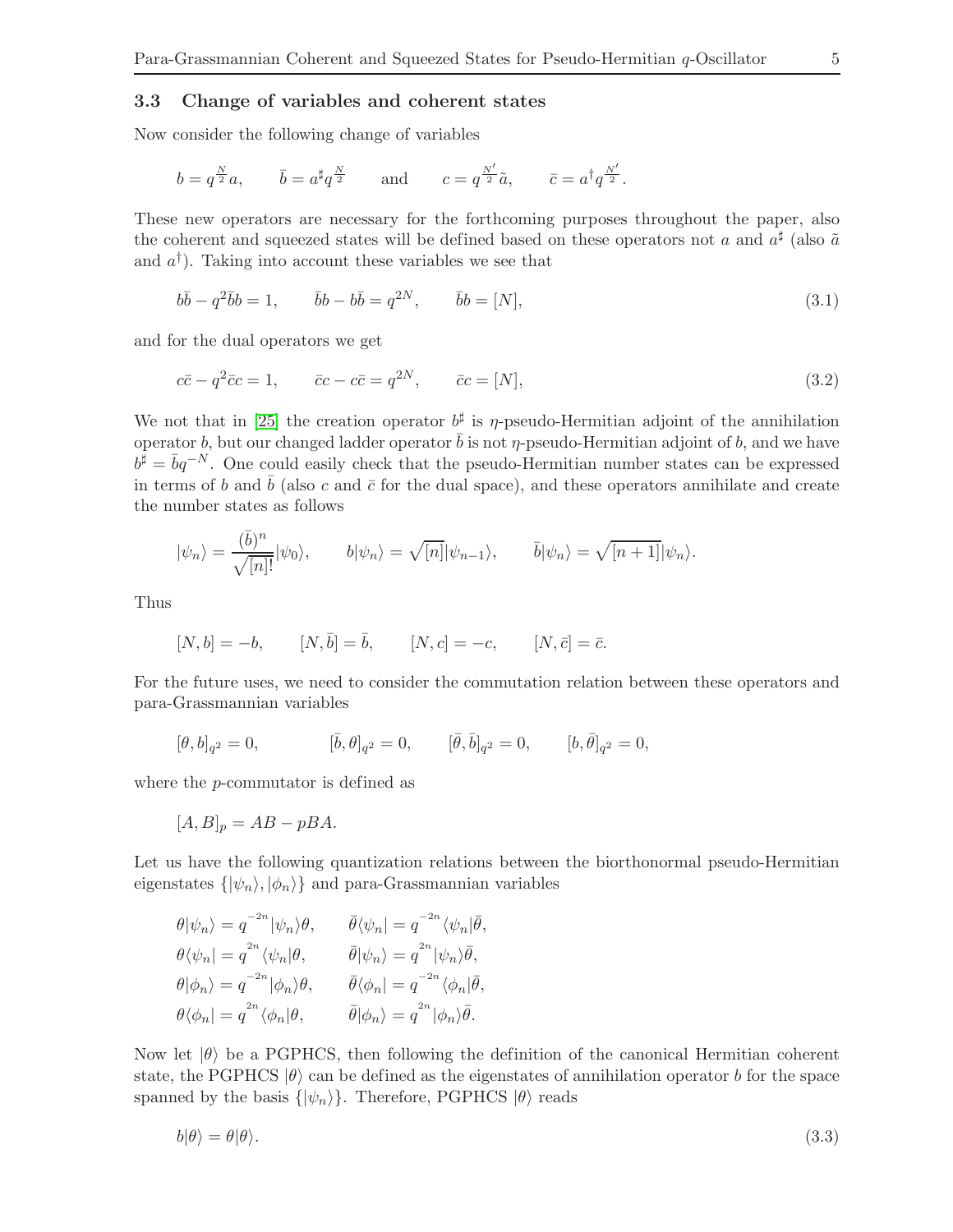In order to find the explicit form of the PGPHCS  $|\theta\rangle$ , we can generically write

<span id="page-5-0"></span>
$$
|\theta\rangle = \sum_{n=0}^{p} c_n \theta^n |\psi_n\rangle.
$$
 (3.4)

The two equations [\(3.3\)](#page-4-0) and [\(3.4\)](#page-5-0) give

<span id="page-5-2"></span>
$$
|\theta\rangle = \sum_{n=0}^{p} \frac{q^{n(n+1)}}{\sqrt{[n]!}} \theta^n |\psi_n\rangle = e_q^{\bar{b}\theta} |\psi_0\rangle,
$$
\n(3.5)

we can interpret  $D(\theta) = e_q^{\bar{b}\theta}$  as the displacement operator for the PGPHCS. We note that q*-deformed* exponential is

$$
e_q^x = \sum_{n=0}^p \frac{x^n}{[n]!}.
$$

We can easily check that the action of the creation operator  $\bar{b}$  on the coherent state gives

$$
\bar{b}|\theta\rangle = q^{-2} \sum_{n=1}^p q^{n(n+1)} \frac{[n]}{\sqrt{[n]!}} \theta^{n-1} |\psi_n\rangle.
$$

The overlap between the state  $|\phi_n\rangle$  and the coherent state is given as

<span id="page-5-1"></span>
$$
\langle \phi_n | \theta \rangle = \frac{q^{-n(n-1)}}{\sqrt{[n]!}} \theta^n. \tag{3.6}
$$

We can also define the other set of coherent states based on the creation operator  $\bar{b}$  with para-Grassmanian eigenvalue as follows

$$
\langle \bar{\theta} | \bar{b} = \langle \bar{\theta} | \bar{\theta}.
$$

Thus, in the terms of number state basis the coherent states of the creation operator  $\bar{b}$  can be expanded as

$$
\langle \bar{\theta}| = \sum_{n=0}^p \frac{q^{n(n-1)}}{\sqrt{[n]!}} \bar{\theta}^n \langle \psi_n|.
$$

Similar to [\(3.6\)](#page-5-1), the overlap between the state  $|\phi_n\rangle$  and this coherent state depends on n and takes the following form

$$
\langle \bar{\theta} | \phi_n \rangle = \frac{q^{n(n-1)}}{\sqrt{[n]!}} \bar{\theta}^n.
$$

As was seen, for the pseudo-Hermitian systems, there are two sets of annihilation and creation operators, with respect to the basis  $\{|\psi_n\rangle\}$  and  $\{|\phi_n\rangle\}$  respectively. Therefore, a coherent state can be defined in the space spanned by the basis  $\{|\phi_n\rangle\}$ , which is the eigenstates of annihilation operator c with para-Grassmanian eigenvalue  $\theta$  similar to what we had for the operator b, as follows

$$
c|\theta\rangle = \theta |\theta\rangle.
$$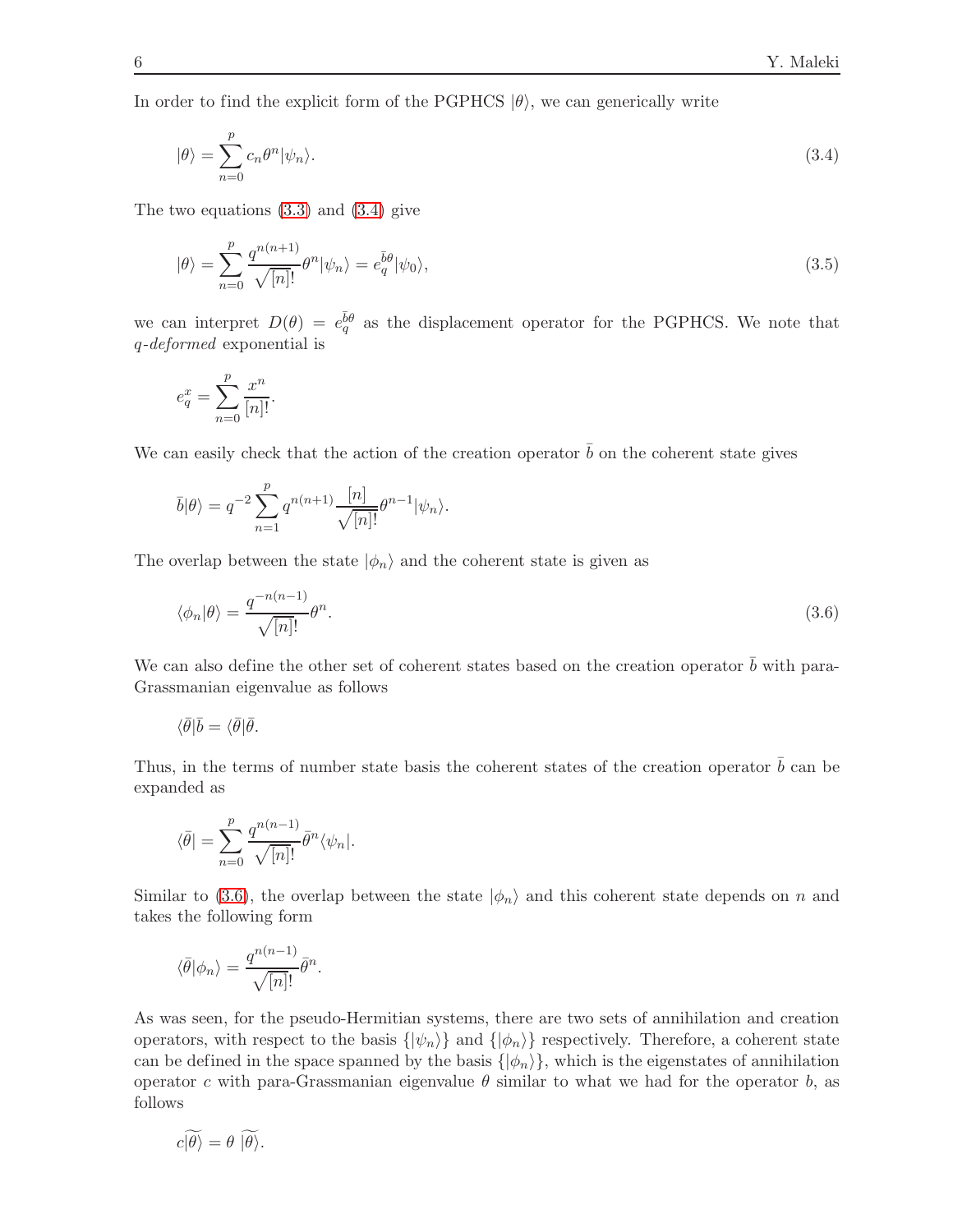Again taking the general form of the coherent state in [\(3.4\)](#page-5-0) and using the above relation for the coherent states, it is straightforward to see that the coherent state is

$$
\widetilde{|\theta\rangle} = \sum_{n=0}^{p} \frac{q^{n(n+1)}}{\sqrt{[n]!}} \theta^{n} |\phi_n\rangle = e_q^{\bar{c}\theta} |\phi_0\rangle.
$$

Moreover, by acting the creation operator  $\bar{c}$  on coherent state we get

$$
\bar{c}|\theta\rangle = q^{-2} \sum_{n=1}^p q^{n(n+1)} \frac{[n]}{\sqrt{[n]!}} \theta^{n-1} |\phi_n\rangle.
$$

The overlap between the state  $|\psi_n\rangle$  and the coherent state of the annihilation operator c is proportional to  $\theta^n$  as

$$
\langle \psi_n | \widetilde{\theta} \rangle = \frac{q^{-n(n-1)}}{\sqrt{[n]!}} \theta^n.
$$

Hence, the overlap between the state  $|\phi_n\rangle$  and [\(3.5\)](#page-5-2) is equal to the overlap between the state  $|\psi_n\rangle$ and the coherent state of the annihilation operator c defined above, i.e.,  $\langle \bar{\theta} | \phi_n \rangle = \langle \psi_n | \theta \rangle$ . Furthermore, one may define the coherent state of the creation operator  $\bar{c}$ , as the superposition of the number states of the dual space with para-Grassmanian eigenvalue  $\theta$  as

$$
\widetilde{\langle \bar{\theta} | \bar{c} = \langle \bar{\theta} | \bar{\theta}.
$$

Again we can expand the coherent state based on the number states of the related space and powers of the para-Grassmanian variable  $\theta$  as

$$
\widetilde{\langle \bar{\theta} \rangle} = \sum_{n=0}^{p} \frac{q^{n(n-1)}}{\sqrt{[n]!}} \bar{\theta}^n \langle \phi_n |.
$$

Hence, we have

$$
\widetilde{\langle \bar{\theta} |} \psi_n \rangle = \frac{q^{n(n-1)}}{\sqrt{[n]!}} \bar{\theta}^n.
$$

Consequently, there is a relation between the overlaps of coherent states with number states as  $\langle \bar{\theta} | \phi_n \rangle = \langle \bar{\theta} | \psi_n \rangle$ . So, there is a relation between the overlaps of the coherent states of the annihilation operators with number states of their dual states and also between the overlaps of the coherent states of the creation operators with number states of their dual states as well.

## 3.4 Resolution of identity

Here, the over-completeness property of the states  $|\theta\rangle$  and  $|\widetilde{\theta}\rangle$  is examined. By introducing the generic form of the weight function as

$$
w(\theta, \bar{\theta}) = \sum_{k,l=0}^{n-1} c_{kl} \theta^k \bar{\theta}^l.
$$

We see that the integrals of the terms  $|\theta\rangle\langle\theta|$  and  $|\widetilde{\theta}\rangle\langle\widetilde{\theta}|$  do not satisfy over-completeness relation. Hence, in order to realize the resolution of identity, it is necessary to consider the biorthonormal nature of the pseudo-Hermitian systems. So, as done in [\[24,](#page-19-6) [25\]](#page-19-7), it is reasonable to check the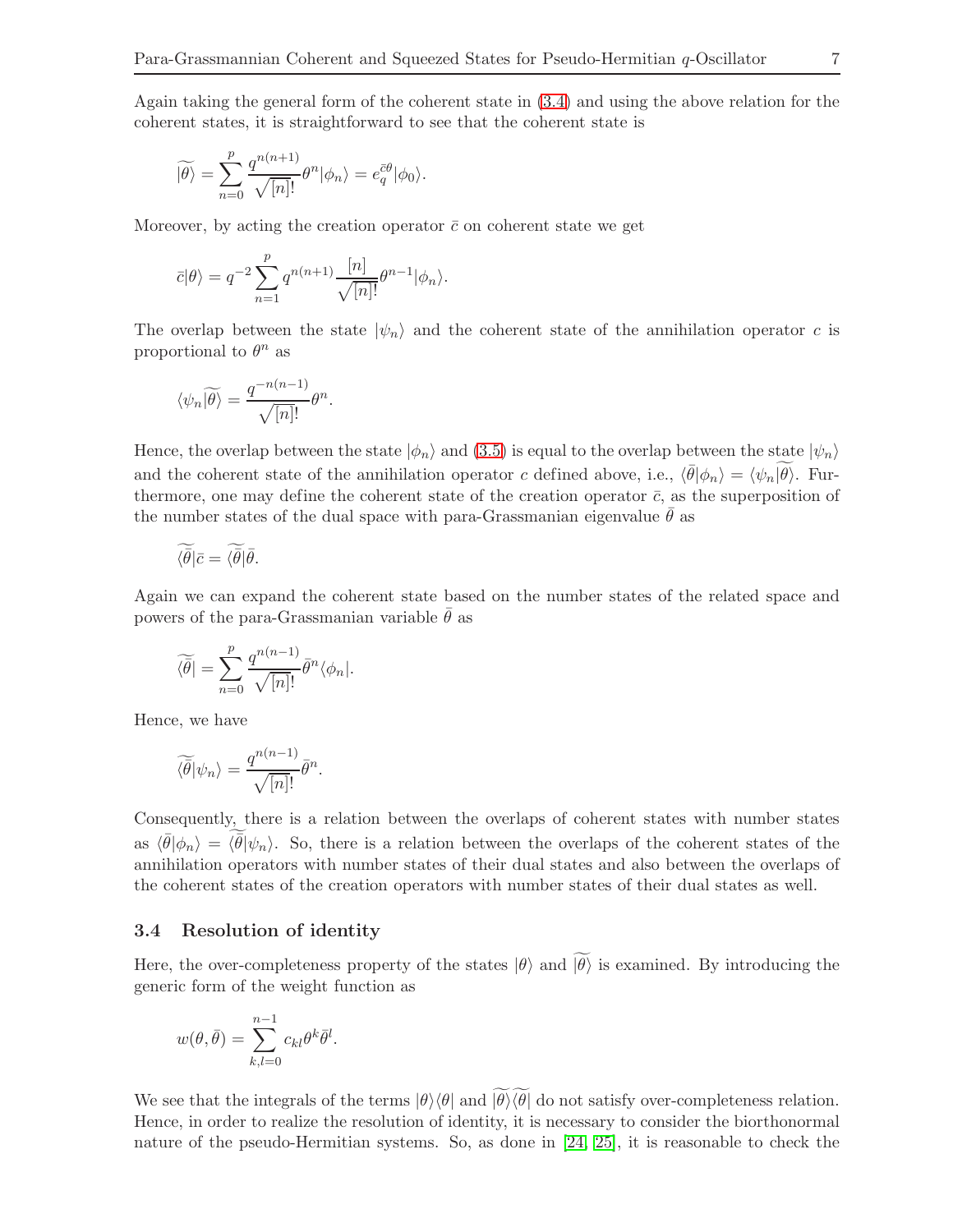integrals  $|\theta\rangle\langle\theta|$  and  $|\widetilde{\theta}\rangle\langle\theta|$  with the measure  $d\bar{\theta}d\theta w(\theta,\bar{\theta})$ . Choosing the proper weight function, we can write the resolution of identity as

<span id="page-7-0"></span>
$$
\int d\bar{\theta}d\theta w(\theta,\bar{\theta})|\theta\rangle\widetilde{\langle\theta|} = \int d\bar{\theta}d\theta w(\theta,\bar{\theta})\widetilde{|\theta\rangle}\langle\theta| = I.
$$
\n(3.7)

To obtain the explicit form of the weight function we put  $|\theta\rangle$  and  $\widetilde{\langle\theta|}$  into [\(3.7\)](#page-7-0) and get

$$
\int d\bar{\theta} d\theta w(\theta, \bar{\theta}) |\theta\rangle \widetilde{\langle \theta|} = \int d\bar{\theta} d\theta \sum_{k,l=0}^{p} c_{k,l} \theta^k \bar{\theta}^l \sum_{n,m=0}^{p} \frac{q^{n(n+1)}}{\sqrt{[n]!}} \theta^n |\psi_n\rangle \langle \phi_m| \bar{\theta}^m \frac{\bar{q}^{m(m+1)}}{[m]!}.
$$

Accounting for the quantization and the integration rules of para-Grassmann variables, and utilizing the completeness of the biorthonormal basis of the pseudo-Hermitian system, i.e.,  $\sum_{i=1}^{p}$  $\sum_{n=0} |\psi_n\rangle\langle\phi_n| = I$ , we can determine the coefficients  $c_{kl}$  as

$$
c_{k,l} = \frac{[p-l]!}{[p]!} q^{-2l(l+1)} \delta_{k,l}.
$$

Thus the weight function reads

$$
w(\theta, \bar{\theta}) = \sum_{l=0}^{p} \frac{[p-l]!}{[p]!} q^{-2l(l+1)} \theta^l \bar{\theta}^l.
$$

Consequently the coherent states  $|\theta\rangle$  and  $|\theta\rangle$  provide the bi-over-completeness relation for pseudo-Hermitian systems of biorthnormal coherent states. Note that when the pseudo-Hermitian system reduces to the Hermitian one, the coherent state  $|\theta\rangle$  degenerates to  $|\theta\rangle$ . It is in accordance with the over-completeness property of the Hermitian systems.

## 3.5 Time evolution of PGPHCS

In this subsection, the condition for the stability of the PGPHCS will be investigated. It will be shown that the coherent states remain eigenstate of the annihilation operator  $b$ , for any time evolution of the initial coherent state  $|\theta, 0\rangle \equiv |\theta\rangle$ , i.e.,  $|\theta, t\rangle$ , taking a proper condition. This means that

$$
b|\theta, t\rangle = \theta(t)|\theta, t\rangle
$$
, where  $|\theta, t\rangle = e^{-iHt}|\theta\rangle$ .

Taking the explicit form of the coherent state  $|\theta\rangle$ , one can write

$$
|\theta, t\rangle = \sum_{k=0}^{p} \frac{q^{k(k+1)}}{\sqrt{[k]!}} \theta^k e^{-iE_k t} |\psi_k\rangle.
$$

Now we note that, since  $k$  changes, all the energies related to the various  $k$ s form the set  ${E_0, E_1, \ldots, E_p}$ , which are real parameters. Thus, in general we can write

$$
E_k = (kc_k + 1)E_0.
$$

Now, if  $c_k$  is taken to be constant  $(c_i = c_j = c)$ , the evolved coherent state reads

$$
|\theta, t\rangle = e^{-iE_0t} |\theta(t)\rangle
$$
, where  $\theta(t) = e^{-icE_0t}\theta$ .

So, we obtain the condition that the evolved coherent state remain eigenstate of the annihilation operator b. This result shows that the time evolved pseudo-Hermitian  $q$ -deformed oscillator coherent state  $|\theta\rangle$  is stable. The similar discussion holds for  $|\theta, t\rangle$ 's, and we can also see that  $|\theta, t\rangle$  and  $|\theta, t\rangle$  satisfy the resolution of identity.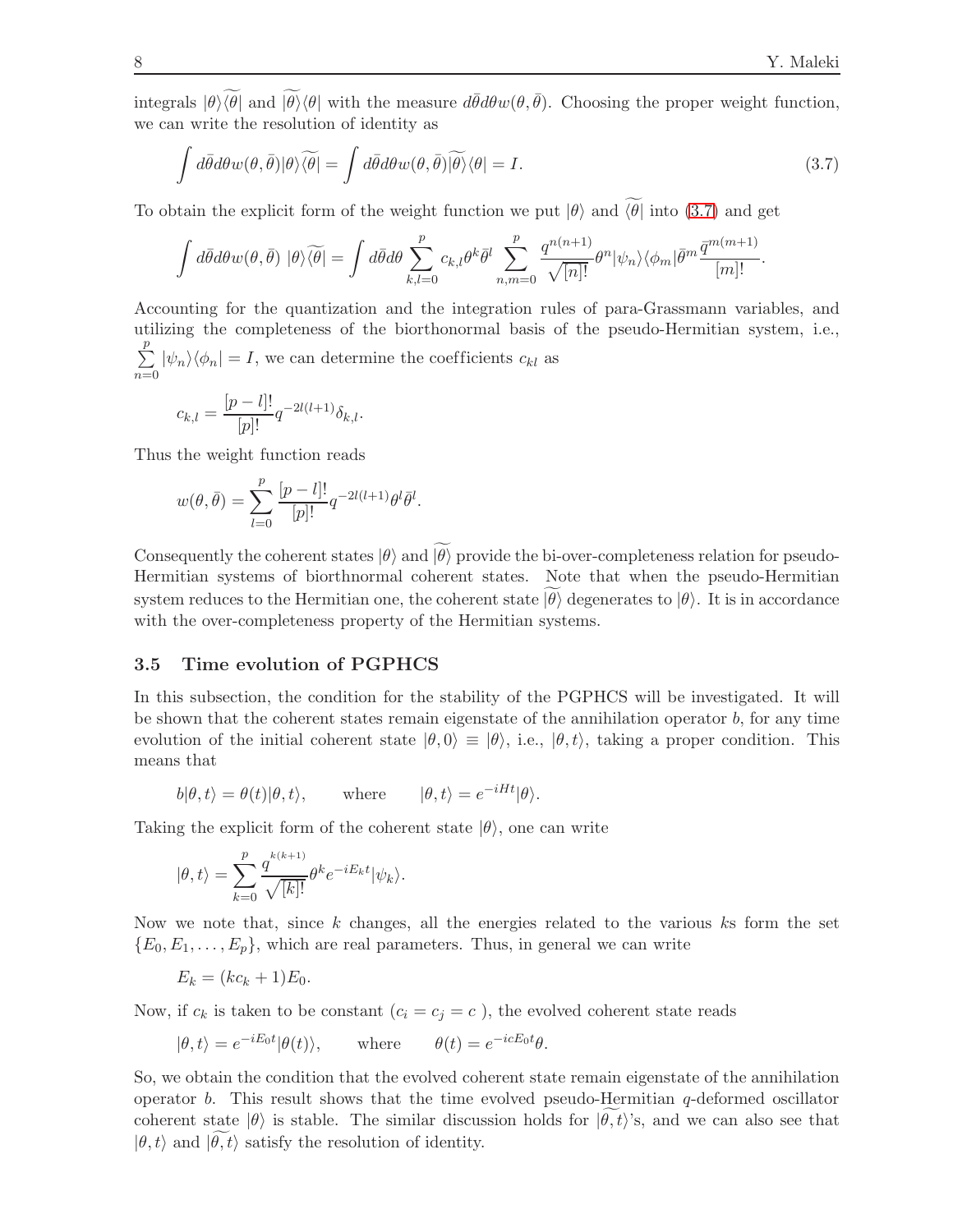## 3.6 Supercoherent states

Supersymmetric quantum mechanics needs two degrees of freedom: one described by a complex variable and the other described by a Grassmann variable. Here, the notion of pseudo-Hermitian supercoherent states will be developed. In order to provide a suitable supersymmetric Hamiltonian, we can follow the results of supersymmetric Hamiltonian for Hermitian systems based on generalized Weyl–Heisenberg algebra [\[26,](#page-19-8) [27,](#page-19-9) [39\]](#page-19-21). In what follows, the pseudo-Hermitian supersymmetric Hamiltonian (PHSUSH) for two level systems will be established [\[40\]](#page-19-22). To do so, we use pseudo-boson annihilation and creation operators (see [\[23\]](#page-19-5)). According to [\[23\]](#page-19-5), if a and  $a^{\dagger}$  are taken to be usual annihilation and creation operators for a bosonic system, then the  $\eta'$ -pseudo-Hermitian adjoint of **a** is  $a^{\sharp} := \eta'^{-1} a^{\dagger} \eta'$ , and also  $\tilde{a} := \eta' a \eta'^{-1}$ . On the other hand, for a two level system we have  $b\bar{b} + \bar{b}b = 1$   $(b^2 = \bar{b}^2 = 0$  and  $q^2 = -1$ ). This is similar to pseudo-fermionic algebra [\[24\]](#page-19-6). In other words, by replacing  $\bar{b}$  with  $b^{\sharp}$ , the pseudo-fermionic algebra can be obtained  $(bb^{\sharp} + b^{\sharp}b = 1)$ . We note that the operators are changed, but the obtained coherent states for both systems can be the same. Therefore, based on pseudo-fermionic and pseudo-bosonic operators, one may define the PHSUSH as

$$
H_1 = \mathsf{a}^\sharp \mathsf{a} + b^\sharp b.
$$

Regarding the fact that the bosonic operators commute with two level operators and vice versa, this Hamiltonian is  $(\eta'\eta)$ -pseudo-Hermitian. Now, taking  $Q = \mathbf{a}^{\sharp}b$  and  $Q^{\sharp} = \mathbf{a}b^{\sharp}$ , then we have

$$
H_1 = QQ^{\sharp} + Q^{\sharp}Q.
$$

both of the operators Q and  $Q^{\sharp}$  commute with Hamiltonian. To generalize the result to multilevel systems, we can replace  $\bar{b}$  with  $b^{\sharp}$  in general, and get the pseudo-Hermitian version of the deformed algebra  $bb^{\dagger} - q^2b^{\dagger}b = 1$  discussed in [\[26,](#page-19-8) [27,](#page-19-9) [39\]](#page-19-21). Again, the operators are changed, but the obtained coherent states for both systems can be the same. To see this we take  $b :=$  $\sum_{i=1}^{p}$  $n=0$  $\sqrt{[n+1]}|\psi_n\rangle\langle\phi_{n+1}|$ . Therefore, taking  $\bar{b}\equiv b^{\sharp}$  the supercohertent states can be developed. The coherent states for the pseudo-Hermitian boson systems are defined as the eigenstates

of the corresponding pseudo-boson annihilation operators

$$
\mathsf{a}|\alpha\rangle=\alpha|\alpha\rangle,
$$

where  $\alpha$  is a complex number, and  $\alpha$  is the annihilation operator for pseudo-Hermitian bosonic harmonic oscillator. Thus, considering the definition of the coherent state in the number states space, it can be written as follows

$$
|\alpha\rangle=e^{\frac{-|\alpha|^2}{2}}\sum_{n=0}^{\infty}\frac{\alpha^n}{\sqrt{n!}}|\psi_n\rangle=D(\alpha)|\psi_0\rangle,
$$

here,  $D(\alpha)$  is the displacement operator

$$
D(\alpha) := \exp(\alpha \mathbf{a}^{\sharp} - \alpha^* \mathbf{a}).
$$

On the other hand for the dual space, we can define the associated pseudo-bosonic coherent state using the corresponding annihilation operator  $\tilde{a}$  as

$$
\tilde{\mathbf{a}}|\alpha\rangle'=\alpha|\alpha\rangle'.
$$

Again, in the number states space, the coherent state can be expanded as follows

$$
|\alpha\rangle' = e^{\frac{-|\alpha|^2}{2}} \sum_{n=0}^{\infty} \frac{\alpha^n}{\sqrt{n!}} |\phi_n\rangle = D'(\alpha)|\phi_0\rangle,
$$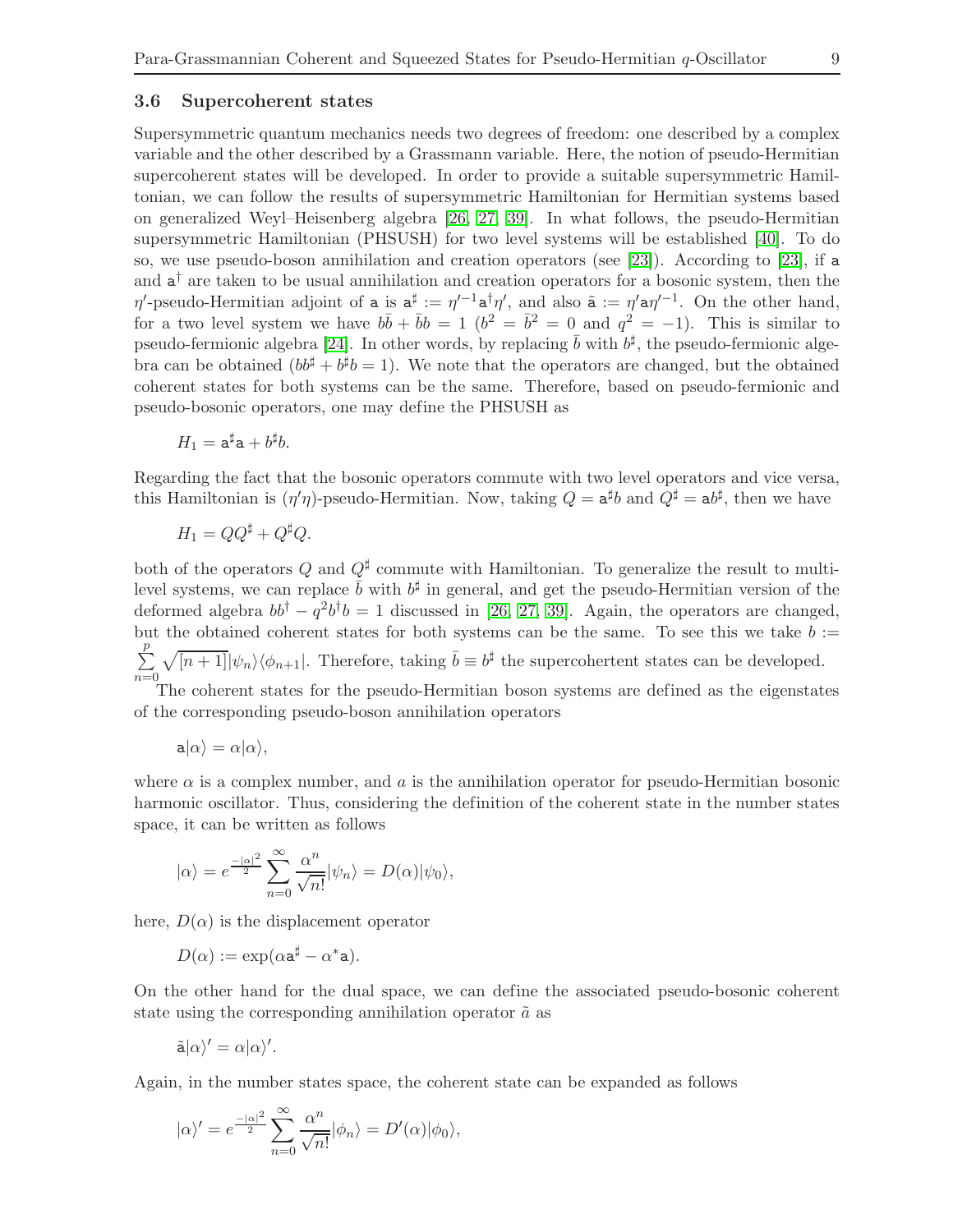where  $D'(\alpha)$  is the displacement operator and is similar to the displacement operator defined for its dual space

$$
D'(\alpha) := \exp(\alpha \mathbf{a}^\dagger - \alpha^* \tilde{\mathbf{a}}).
$$

In what follows the supercoherent state for pseudo-Hermitian system is defined, using the above pseudo-bosonic coherent states and para-Grassmannian coherent states for the pseudo-Hermitian q-oscillator as follows

$$
|\alpha, \theta\rangle = |\alpha\rangle \otimes |\theta\rangle = D(\alpha, \theta)|\psi_0\rangle \otimes |\psi_0\rangle,
$$

where, the displacement operator  $D(\alpha, \theta)$ , is the tensor product of displacement operators for bosonic and para-Grassmanian coherent states

$$
D(\alpha, \theta) = D(\alpha) \otimes D(\theta) \quad \Longrightarrow \quad D(\theta) = e_q^{\bar{b}\theta}.
$$

Thus we can rewrite the above super coherent state in terms of the number states as

$$
|\alpha, \theta\rangle = e^{\frac{-|\alpha|^2}{2}} \sum_{n=0}^{\infty} \frac{\alpha^n}{\sqrt{n!}} |\psi_n\rangle \otimes \sum_{n=0}^{p} \frac{q^{n(n+1)}}{\sqrt{[n]!}} \theta^n |\psi_n\rangle.
$$

The state  $|\alpha, \theta\rangle$  is an eigenstate of the operator ab with the eigenvalue  $\alpha\theta$ . Since for the pseudo-Hermitian systems we deal with two sets of basis, unlike the Hermitian coherent states, we have some other possibilities in order to define supercoherent states for these systems. For instance, we can define the following supercoherent state

$$
|\alpha,\widetilde{\theta}\rangle = |\alpha\rangle \otimes |\widetilde{\theta}\rangle = D(\alpha,\widetilde{\theta})|\psi_0\rangle \otimes |\phi_0\rangle,
$$

where the displacement operator  $D(\alpha, \theta)$  reads

$$
D(\alpha, \widetilde{\theta}) = D(\alpha) \otimes \widetilde{D(\theta)} \quad \Longrightarrow \quad \widetilde{D(\theta)} = e_q^{\bar{c}\theta}.
$$

In this case, we have used the para-Grassmanian coherent state of the dual basis, so in terms of the number states we have

$$
|\alpha,\widetilde{\theta}\rangle=e^{\frac{-|\alpha|^2}{2}}\sum_{n=0}^{\infty}\frac{\alpha^n}{\sqrt{n!}}|\psi_n\rangle\otimes\sum_{n=0}^p\frac{q^{n(n+1)}}{\sqrt{[n]!}}\theta^n|\phi_n\rangle.
$$

Likewise, one may take

$$
|\alpha',\theta\rangle = |\alpha\rangle' \otimes |\theta\rangle = D(\alpha',\theta)|\phi_0\rangle \otimes |\psi_0\rangle,
$$

similar to the previous cases the displacement operator is

$$
D(\alpha',\theta)=D'(\alpha)\otimes D(\theta),
$$

consequently, we have

$$
|\alpha',\theta\rangle=e^{\frac{-|\alpha|^2}{2}}\sum_{n=0}^{\infty}\frac{\alpha^n}{\sqrt{n!}}|\phi_n\rangle\otimes\sum_{n=0}^{p}\frac{q^{n(n+1)}}{\sqrt{[n]!}}\theta^n|\psi_n\rangle.
$$

Finally, taking the coherent states defined on the basis  $\{|\phi_n\rangle\}$  for both bosonic and para-Grassmanian coherent state, we obtain the following supercoherent state

$$
|\alpha', \widetilde{\theta}\rangle = |\alpha\rangle' \otimes |\widetilde{\theta}\rangle = D(\alpha', \widetilde{\theta})|\phi_0\rangle \otimes |\phi_0\rangle,
$$

similarly, by defining  $D(\alpha', \theta) = D'(\alpha) \otimes |\theta\rangle$ , we can write the coherent state in terms of the number states as

$$
|\alpha',\widetilde{\theta}\rangle=e^{\frac{-|\alpha|^2}{2}}\sum_{n=0}^{\infty}\frac{\alpha^n}{\sqrt{n!}}|\phi_n\rangle\otimes\sum_{n=0}^p\frac{q^{n(n+1)}}{\sqrt{[n]!}}\theta^n|\phi_n\rangle.
$$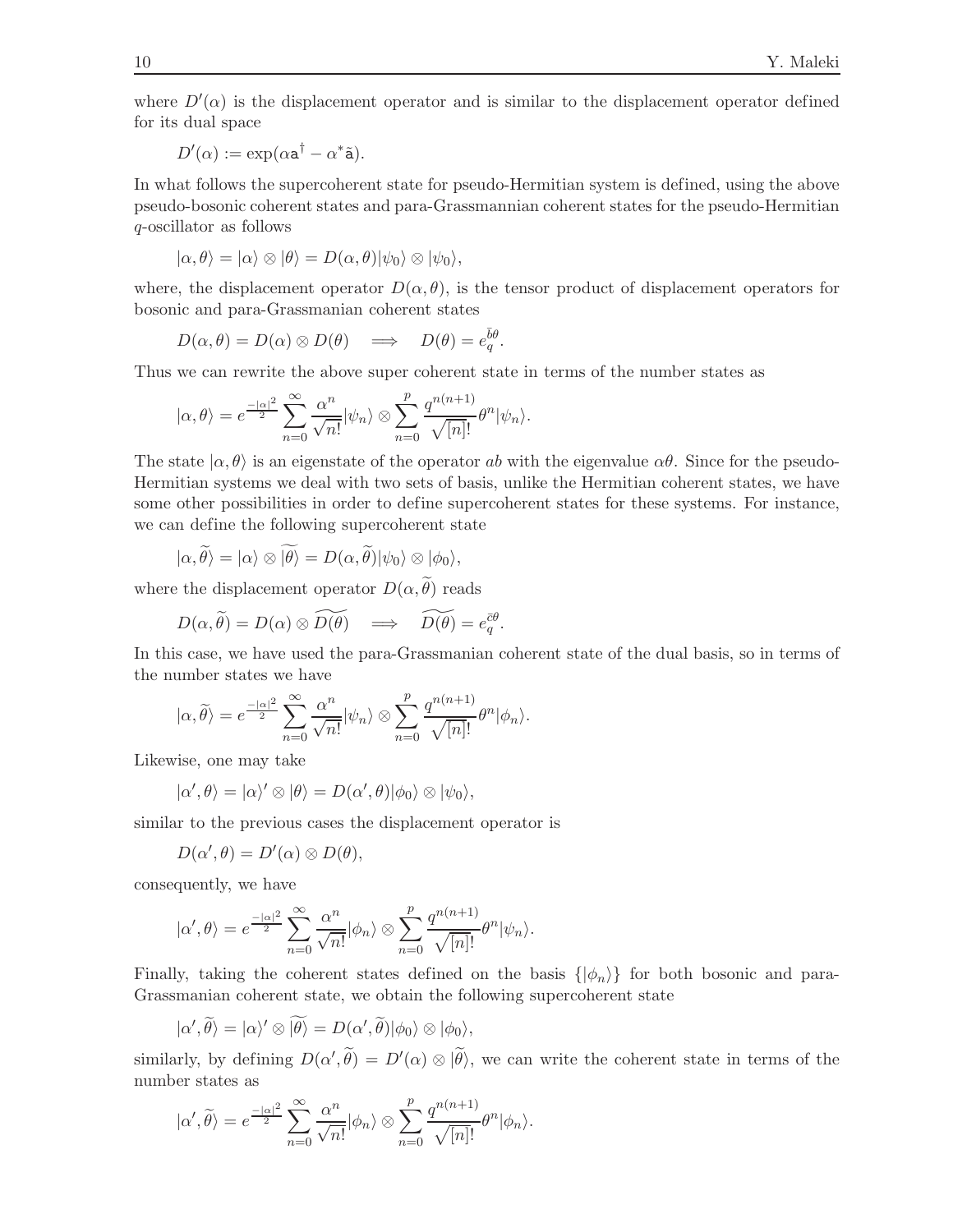## 3.7 Deformed  $SU(2)_p$  and  $SU(1,1)_p$  for multi-level systems

In this subsection, using the operators b and  $\bar{b}$ , the condition to have deformed  $SU(2)$ , i.e.  $SU_p(2)$ , will be considered. It will be shown that, regarding special value for  $p$  which will be derived here, these operators can be generators of  $su_p(2)$  Lie algebra. Note that there is no condition on  $p$  and it is a complex number. Now let us define

$$
b_z := [b, \bar{b}]_p = b\bar{b} - p\bar{b}b.
$$

Considering the commutation relation between b and  $b_z$ 

$$
[b_z, b]_p = [(1 + p^2 - pq^2 - p) + (q^2 + p^2q^2 - (q^4 + 1)p)\bar{b}b)]b,
$$

to have appropriate solution, it must be proportional to the operator  $b$ , so we get

$$
q^2p^2 - (q^4 + 1)p + q^2 = 0 \implies p = q^2
$$
 or  $p = \bar{q}^2$ .

Consequently one has

$$
p = q^2 \implies [b_z, b]_p = [b_z, b]_{q^2} = (1 - q^2)b,
$$

and

$$
p = \bar{q}^2 \implies [b_z, b]_p = [b_z, b]_{\bar{q}^2} = (\bar{q}^4 - \bar{q}^2)b.
$$

From the commutator of  $\bar{b}$  and  $b_z$  the same condition will be required to get proper solution, therefore we get the following  $su_p(2)$  deformed algebras

$$
[b, \bar{b}]_{q^2} = b_z
$$
,  $[b_z, b]_{q^2} = (1 - q^2)b$ ,  $[\bar{b}, b_z]_{q^2} = (1 - q^2)\bar{b}$ ,

and also

$$
[b,\bar{b}]_{\bar{q}^2} = b_z, \qquad [b_z, b]_{\bar{q}^2} = (\bar{q}^4 - \bar{q}^2)b, \qquad [\bar{b}, b_z]_{\bar{q}^2} = (\bar{q}^4 - \bar{q}^2)\bar{b}.
$$

Obviously, if  $b^{k+1} = \overline{b}^{k+1} = 0$ , then  $(q^2)^{k+1} = 1$ , so there are two different algebras associated with  $p = q^2$  and  $p = q^{2k}$ . Therefore, the second algebra can be written as

<span id="page-10-0"></span>
$$
[b,\bar{b}]_{q^{2k}} = b_z, \qquad [b_z, b]_{q^{2k}} = (q^{2(k-1)} - q^{2k})b, \qquad [\bar{b}, b_z]_{q^{2k}} = (q^{2(k-1)} - q^{2k})\bar{b}.
$$
 (3.8)

Now let define the operator  $b_z$  in a different way as

$$
b_z := [\bar{b}, b]_p = \bar{b}b - pb\bar{b}.
$$

The commutation relation between b and  $b_z$  becomes

$$
[b_z, b]_p = [(p^2 + q^2p^2 - 2p) + (p^2q^4 - 2pq^2 + 1)\overline{b}b]b,
$$

to have proper solution, the commutation relation must be independent from the operator  $bb$ , therefore, the coefficient of the operator  $\bar{b}b$  must vanish. this means

$$
p^2q^4 - 2pq^2 + 1 = 0 \implies (pq^2 - 1)^2 = 0 \implies p = \bar{q}^2.
$$

Thus, in this case we have unique solution for  $p$ , and the above commutation relation reduces to

$$
p = \bar{q}^2 \implies [b_z, b]_p = [b_z, b]_{\bar{q}^2} = (\bar{q}^4 - \bar{q}^2) b.
$$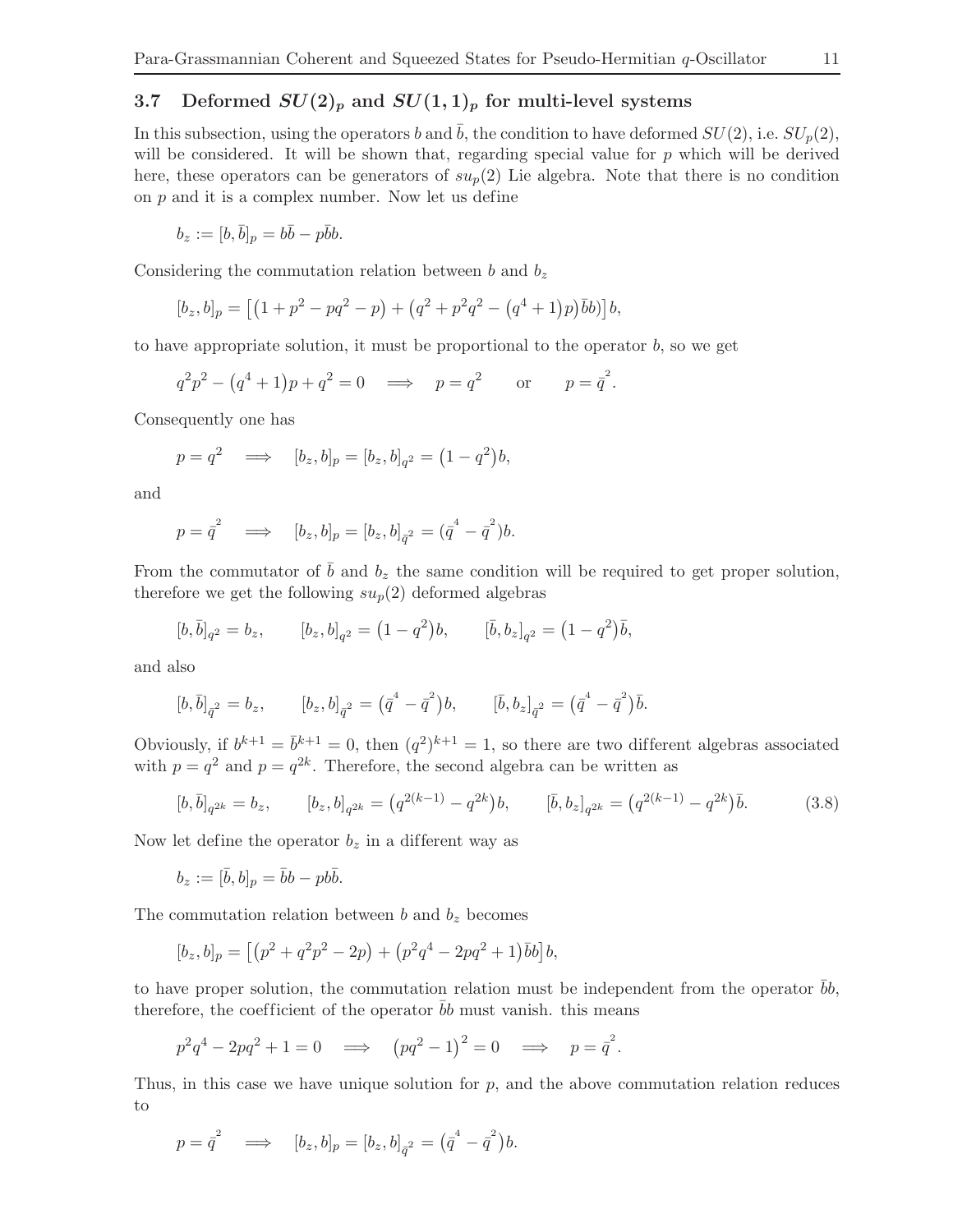Just like the previous one, from the commutator of  $\bar{b}$  and  $b_z$  the same condition will be required in order to get proper solution. If  $(q^2)^{k+1} = 1$ , then we have  $p = q^{2k}$ . Consequently the algebra degenerates to

$$
[\bar{b},b]_{q^{2k}} = b_z, \qquad [b_z,b]_{q^{2k}} = (q^{2(k-1)} - q^{2k})b, \qquad [\bar{b},b_z]_{q^{2k}} = (q^{2(k-1)} - q^{2k})\bar{b}.
$$

It must be stressed that, although this algebra is similar to  $(3.8)$ , they correspond to different definitions of the operator  $b<sub>z</sub>$  and are not the same algebras. The difference between definition of the operator  $b_z$  in the two algebras may recall the difference between the definition of the  $su(2)$ and  $su(1,1)$  algebras. Therefore, one may call this algebra deformed  $su(1,1)_{q^{2k}}$  algebra. It is notable that, the above algebras were derived based on the relation between the operators b and  $\bar{b}$ , and it would not be possible to develop similar algebras using the creation and annihilation operators a and  $a^{\sharp}$ .

## <span id="page-11-0"></span>4 Squeezed states

By recalling the definition of the standard bosonic harmonic oscillator squeezing operator, it is worthwhile to define para-Grassmannian pseudo Hermitian squeezing operator based on the new operators for q-deformed oscillator as follows

$$
S(\theta) = \exp\left[\frac{1}{2}(\theta \bar{b}^2 - \bar{\theta}b^2)\right].
$$

Therefore, by applying the operator  $S(\theta)$  on the vacuum state  $|\psi_0\rangle$ , the para-Grassmannian pseudo Hermitian squeezed states can be defined as

$$
|\xi\rangle = S(\theta)|\psi_0\rangle.
$$

It is notable that the above operator is squeezing operator for any  $n > 2$  level systems, so for three level system (since the operators  $b^3$  and  $\bar{b}^3$  become zero), the squeezing operator can be expanded as

$$
S(\theta) = I + \frac{1}{2} (\theta \bar{b}^2 - \bar{\theta} b^2) - \frac{\theta \bar{\theta}}{8} (q^2 \bar{b}^2 b^2 + b^2 \bar{b}^2).
$$

Thus, the three level squeezed state reads

$$
|\xi\rangle = |\psi_0\rangle + \frac{\sqrt{2}}{2} \theta |\psi_2\rangle - \frac{2}{8} \theta \bar{\theta} |\psi_0\rangle = \left(1 - \frac{2}{4} \theta \bar{\theta}\right) |\psi_0\rangle + \frac{\sqrt{2}}{2} \theta |\psi_2\rangle.
$$

Besides, using the dual operators c and  $\bar{c}$ , one may consider the other set of the squeezing operators for para-Grassmannian pseudo Hermitian q-deformed systems as below

$$
\widetilde{S}(\theta) = \exp\left[\frac{1}{2}(\theta \bar{c}^2 - \bar{\theta}c^2)\right],
$$

for three level system, the operators  $c^3$  and  $\bar{c}^3$  are zero, so the squeezing operator  $\tilde{S}(\theta)$  becomes

<span id="page-11-1"></span>
$$
\widetilde{S}(\theta) = I + \frac{1}{2} \left( \theta \bar{c}^2 - \bar{\theta} c^2 \right) - \frac{\theta \bar{\theta}}{8} \left( q^2 \bar{c}^2 c^2 + c^2 \bar{c}^2 \right). \tag{4.1}
$$

Hence, the squeezed state is given by

$$
|\tilde{\xi}\rangle = \tilde{S}(\theta)|\phi_0\rangle.
$$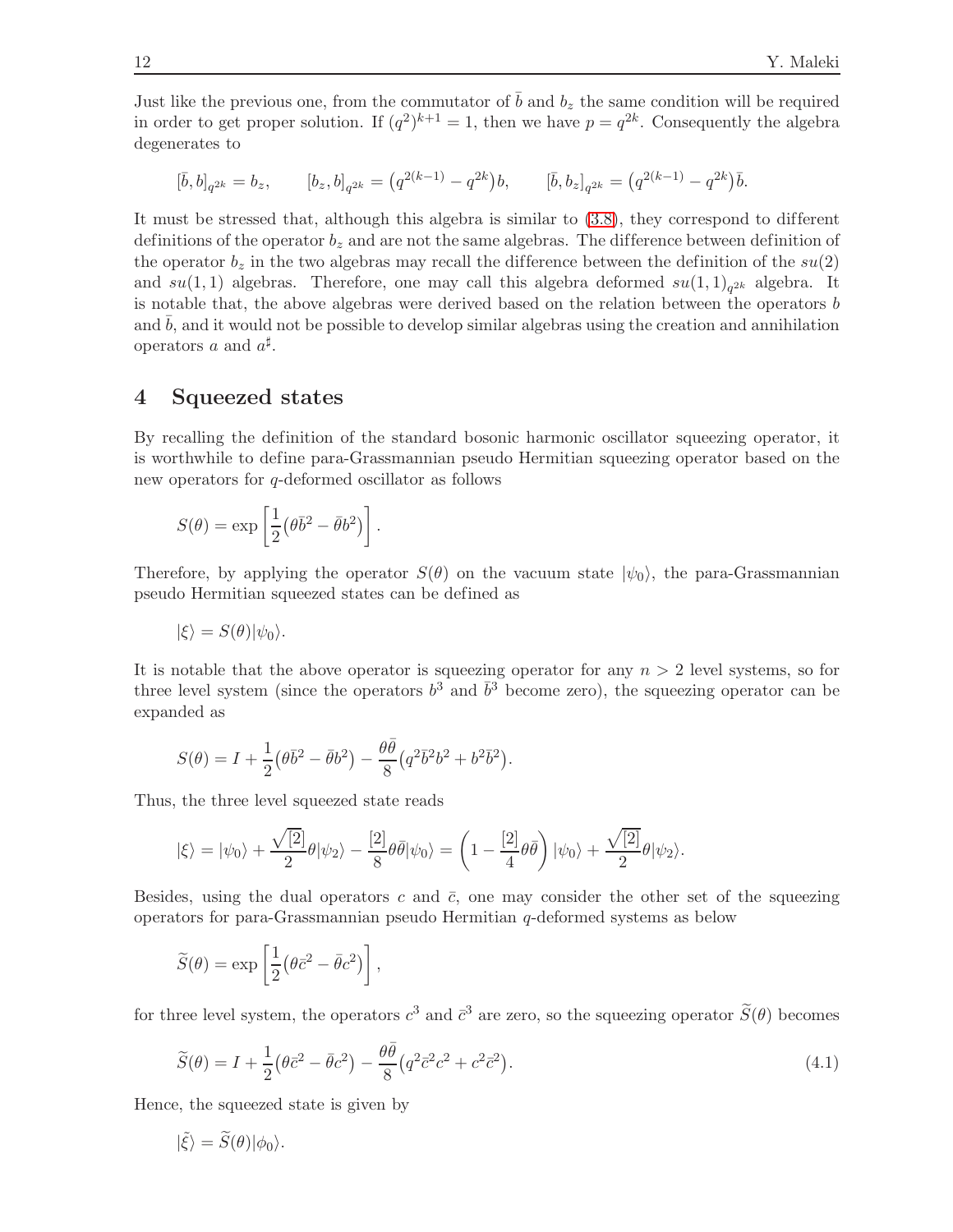Using [\(4.1\)](#page-11-1) we have

$$
|\tilde{\xi}\rangle = |\phi_0\rangle + \frac{\sqrt{2}}{2}\theta |\phi_2\rangle - \frac{2}{8}\theta \bar{\theta} |\phi_0\rangle = \left(1 - \frac{2}{4}\theta \bar{\theta}\right) |\phi_0\rangle + \frac{\sqrt{2}}{2}\theta |\phi_2\rangle.
$$

It is notable that, the dual squeezing operator  $|\tilde{\xi}\rangle$  can be obtained from the action of  $\eta$  on  $|\xi\rangle$ . This means

$$
|\tilde{\xi}\rangle = \eta |\xi\rangle = \left(1 - \frac{[2]}{4}\theta \bar{\theta}\right)|\phi_0\rangle + \frac{\sqrt{[2]}}{2}\theta|\phi_2\rangle.
$$

#### 4.1 Time evolution of squeezed states

In analogy with coherent states, it would be worthy to study the time evolution of squeezed states. The time evolution of a system is governed by its Hamiltonian. Here, the time evolution of the three level squeezed states will be considered and it will be shown that the three level squeezed state remains squeezed state temporally. For a three level system we have obtained the squeezed state as

$$
|\xi\rangle = \left(1 - \frac{[2]}{4}\theta\bar{\theta}\right)|\psi_0\rangle + \frac{\sqrt{[2]}}{2}\theta|\psi_2\rangle.
$$

Now, applying the time evolution operator on this state we have

$$
|\xi,t\rangle = e^{-iHt}|\xi\rangle = \left(1 - \frac{[2]}{4}\theta\bar{\theta}\right)e^{-iE_0t}|\psi_0\rangle + \frac{\sqrt{[2]}}{2}\theta e^{-iE_2t}|\psi_2\rangle,
$$

or equivalently, it can be rewritten as

$$
|\xi, t\rangle = e^{-iE_0t} S(\theta(t)) |\psi_0\rangle
$$
, where  $\theta(t) = e^{-i(E_2 - E_0)t} \theta$ .

Consequently, the time evolved state  $|\xi, t\rangle$  is squeezed state. We note that, without loss of generality, one may take  $E_0 = 0$ , and write the time evolved squeezed state  $|\xi, t\rangle$  as the action of the operator  $S(\theta(t))$  on vacuum state  $|\psi_0\rangle$ . Similarly, for the dual space it can be deduced that, the time evolved squeezed state is

$$
|\tilde{\xi}\rangle = e^{-iHt}|\tilde{\xi}\rangle = e^{-iE_0t}\tilde{S}(\theta)|\phi_0\rangle, \quad \text{where} \quad \theta(t) = e^{-i(E_2 - E_0)t}\theta.
$$

#### 4.2 Supersqueezed states

Using the creation and annihilation operators for pseudo-Hermitian bosonic system we can define pseudo-Hermitian squeezing operator in analogy with the Hermitian squeezing operator. Hence, let us define the pseudo-bosonic squeezing operator as para-Grassmannian

$$
S(\eta) = \exp\left[\frac{1}{2}(\eta a^{\sharp^2} - \eta^* a^2)\right],
$$

where  $\eta$  is a complex number, and a,  $a^{\sharp}$  are bosonic pseudo-Hermitian operators. Hence the squeezed state for bosonic pseudo-Hermitian system becomes

$$
|\eta\rangle = S(\eta)|\psi_0\rangle = \exp\left[\frac{1}{2}(\eta a^{\sharp^2} - \eta^* a^2)\right]|\psi_0\rangle.
$$

In addition

$$
|\eta\rangle' = S'(\eta)|\phi_0\rangle = \exp\left[\frac{1}{2}(\eta a^{\dagger^2} - \eta^*\tilde{a}^2)\right]|\phi_0\rangle.
$$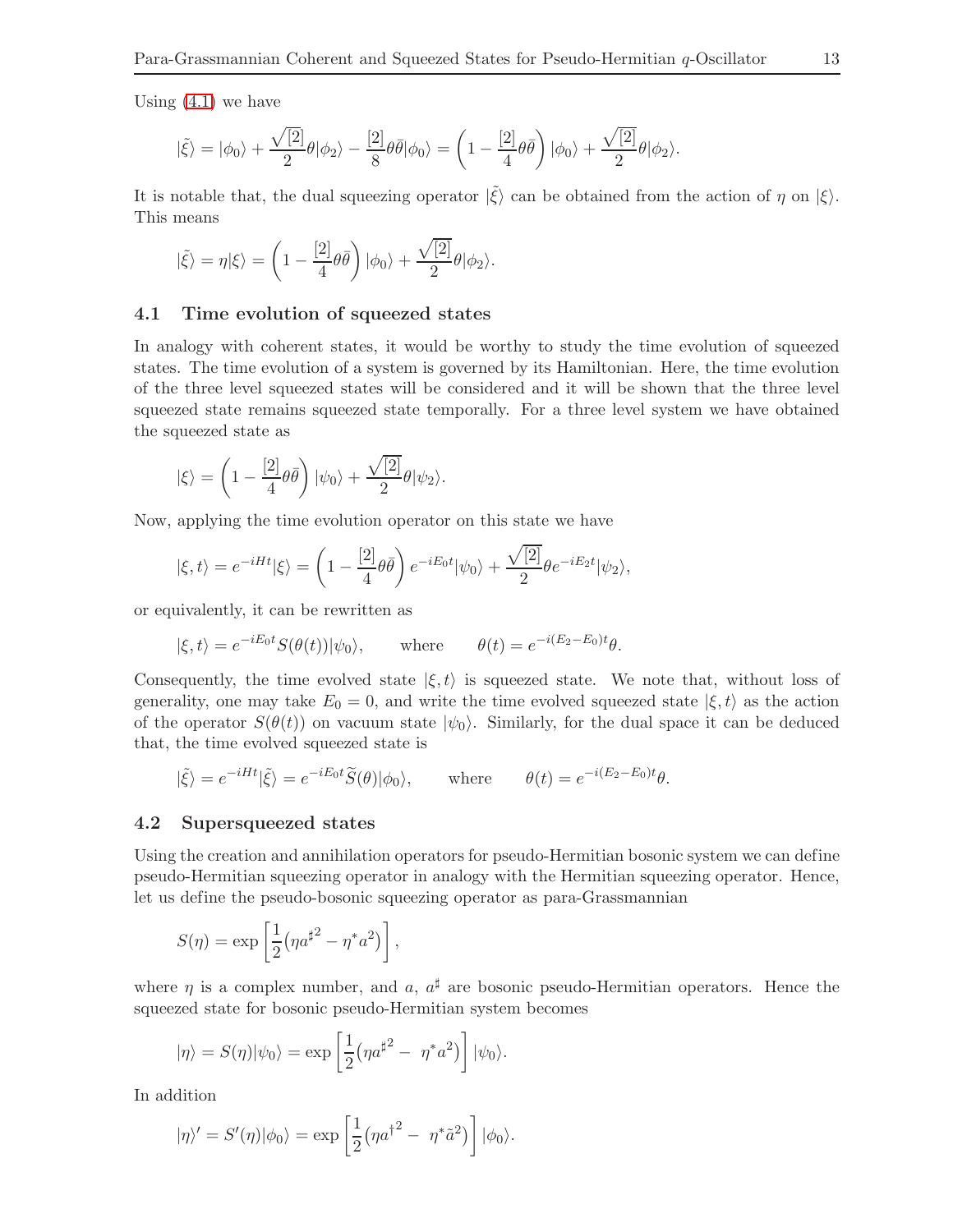Considering these states, and the squeezed states introduced for para-Grassmann variables one may study the structure of the supersymmetric squeezed states as the tensor product of the pseudo-bosonic and para-Grassmannian squeezed state

$$
|\eta, \theta\rangle = |\eta\rangle \otimes |\zeta\rangle = S(\eta, \zeta)|\psi_0\rangle \otimes |\psi_0\rangle,
$$

where the supersqueezing operator is

$$
S(\eta, \theta) = S(\eta) \otimes S(\theta) = \exp \left[\frac{1}{2}(\eta a^{\sharp^2} - \eta^* a^2)\right] \otimes \exp \left[\frac{1}{2}(\theta \overline{b}^2 - \overline{\theta}b^2)\right].
$$

As mentioned for supercoherent states, there are some other possibilities in order to define supersqueezed states for the pseudo-Hermitian systems. Since, one may consider

$$
|\eta',\theta\rangle = |\eta\rangle' \otimes |\zeta\rangle = S(\eta',\zeta)|\phi_0\rangle \otimes |\psi_0\rangle,
$$

where

$$
S(\eta',\theta) = S'(\eta) \otimes S(\theta) = \exp\left[\frac{1}{2}(\eta a^{\dagger^2} - \eta^*\tilde{a}^2)\right] \otimes \exp\left[\frac{1}{2}(\theta\bar{b}^2 - \bar{\theta}b^2)\right].
$$

Also

$$
|\eta,\widetilde{\theta}\rangle=|\eta\rangle\otimes|\widetilde{\zeta}\rangle=S(\eta,\widetilde{\zeta})|\psi_0\rangle\otimes|\phi_0\rangle,
$$

where

$$
S(\eta, \tilde{\theta}) = S(\eta) \otimes \widetilde{S(\theta)} = \exp\left[\frac{1}{2}(\eta a^{\sharp^2} - \eta^* a^2)\right] \otimes \exp\left[\frac{1}{2}(\theta \bar{c}^2 - \bar{\theta} c^2)\right].
$$

Finally, using the squeezed state for dual spaces the forthcoming super squeezed state can be obtained

$$
|\eta',\widetilde{\theta}\rangle=|\eta\rangle'\otimes\widetilde{|\zeta\rangle}=S(\eta',\widetilde{\zeta})|\phi_0\rangle\otimes|\phi_0\rangle,
$$

here the squeezing operator is

$$
S(\eta',\widetilde{\theta})=S'(\eta)\otimes \widetilde{S(\theta)}=\exp\left[\frac{1}{2}(\eta a^{\dagger^2}-\eta^*\tilde{a}^2)\right]\otimes \exp\left[\frac{1}{2}(\theta\bar{c}^2-\bar{\theta}c^2)\right].
$$

# <span id="page-13-0"></span>5 Entanglement

In this section, the entanglement of the pseudo-Hermitian coherent states is investigated. In fact, this is the generalization of [\[10,](#page-18-9) [11\]](#page-18-10), to the states studied in this work. In those references, considering a proper linear combination of the tensor product of the multi-level coherent states as

$$
|\psi\rangle = \sum_{i_1,i_2,\dots,i_n} f_{i_1,i_2,\dots,i_n} |\theta_{i_1}\rangle |\theta_{i_2}\rangle \cdots |\theta_{i_n}\rangle,
$$

and applying an appropriate weight function, it has been shown that, it is possible to get the right hand side of the following equation to be an entangled state, like Bell, cluster type, GHZ and W states, i.e.

$$
\int d\theta_{i_1} d\theta_{i_2} \cdots d\theta_{i_n} w(\theta_{i_1}, \ldots, \theta_{i_n}) |\psi\rangle = |\gamma\rangle,
$$

where  $w(\theta_{i_1}, \ldots, \theta_{i_n})$  is a proper weight function, and the state  $|\gamma\rangle$ , is the entangled state that we were going to obtain. The weight function is not unique and of course for a given state there may not be such a function at all. Pursuing this method, one can see that it is possible to construct entangled pseudo-Hermitian states. Since for the pseudo-Hermitian systems we deal with two sets of basis and consequently two set of coherent states, the possibility of superposing of the states is more than Hermitian coherent states.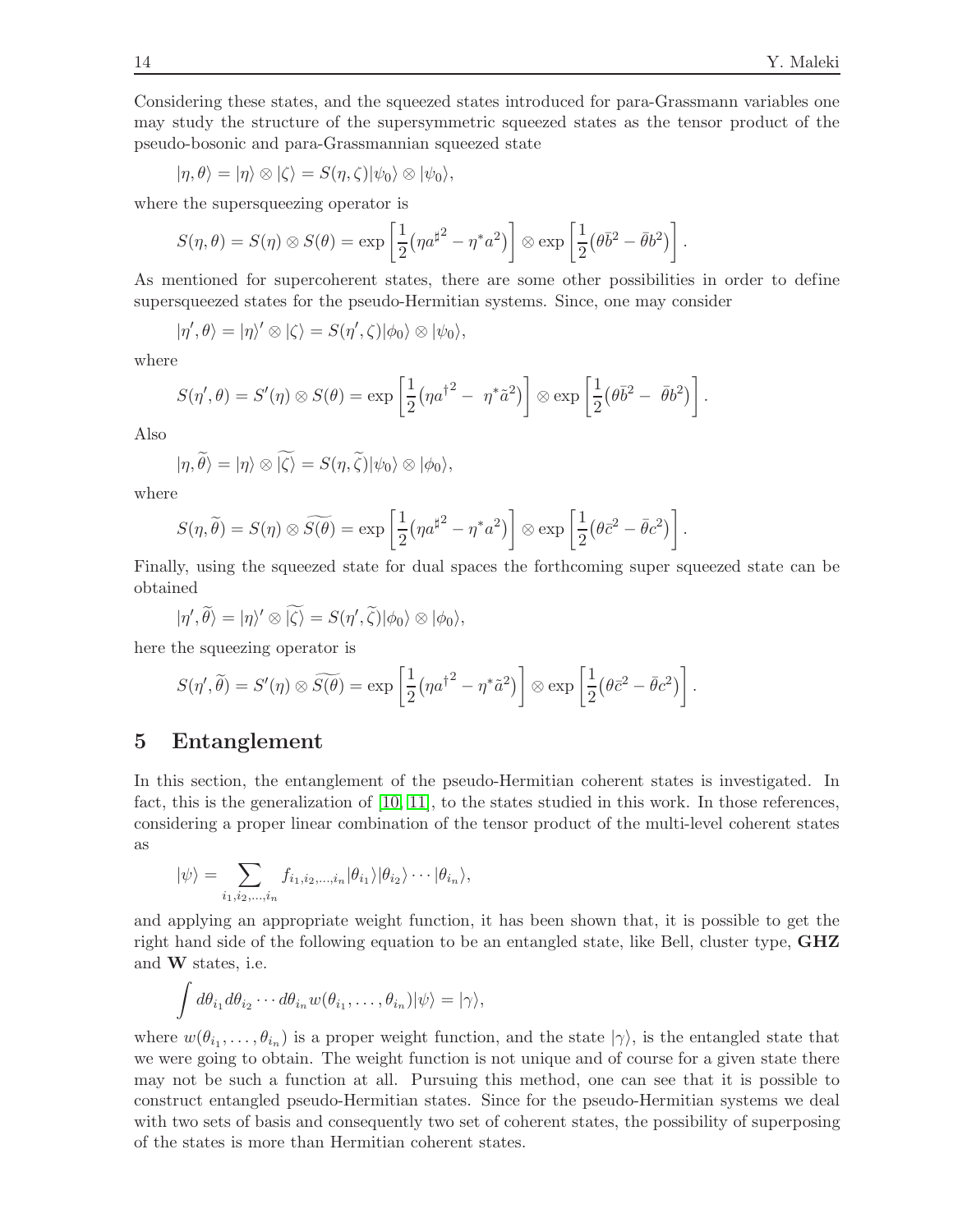## 5.1 Multi-qubit states

Considering [\(3.1\)](#page-4-1) and [\(3.2\)](#page-4-2) for two level system  $(q^2 = -1)$  we get

$$
b\overline{b} + \overline{b}b = 1
$$
 and  $c\overline{c} + \overline{c}c = 1$ .

For a two level system para-Grassmann variables reduce to usual Grassman variables by the commutation relation

$$
\{\theta_i, \theta_j\} = 0 \quad \Longrightarrow \quad \theta_i^2 = 0.
$$

Thus, the q-deformed coherent states based on these operators become

$$
|\theta\rangle = |\psi_0\rangle - \theta |\psi_1\rangle, \qquad |\theta\rangle = |\phi_0\rangle - \theta |\phi_1\rangle.
$$

Now using these states we can construct two level entangled states. For example, up to the normalization factors, the following pseudo-Hermitian version of the Bell states can be obtained. Since these states remind the well-known Bell states, one may call them pseudo-Hermitian Bell states (PBell states)

$$
\int d\theta |\mp \theta\rangle| - \theta\rangle = |\psi_0\rangle|\psi_1\rangle \pm |\psi_1\rangle|\psi_0\rangle,
$$
  

$$
\int d\theta |\mp \theta\rangle| - \theta\rangle = |\phi_0\rangle|\phi_1\rangle \pm |\phi_1\rangle|\phi_0\rangle,
$$
  

$$
\int d\theta |\mp \theta\rangle| - \theta\rangle = |\psi_0\rangle|\phi_1\rangle \pm |\psi_1\rangle|\phi_0\rangle,
$$
  

$$
\int d\theta |\mp \theta\rangle| - \theta\rangle = |\phi_0\rangle|\psi_1\rangle \pm |\phi_1\rangle|\psi_0\rangle.
$$

Also we have

$$
\int d\theta_2 d\theta_1 (1 + \theta_1 \theta_2) |\theta_1\rangle| \pm \theta_2\rangle = |\psi_0\rangle |\psi_0\rangle \pm |\psi_1\rangle |\psi_1\rangle,
$$
  

$$
\int d\theta_2 d\theta_1 (1 + \theta_1 \theta_2) |\widetilde{\theta_1}\rangle| \mp \widetilde{\theta_2}\rangle = |\phi_0\rangle |\phi_0\rangle \pm |\phi_1\rangle |\phi_1\rangle,
$$
  

$$
\int d\theta_2 d\theta_1 (1 + \theta_1 \theta_2) |\theta_1\rangle| \mp \widetilde{\theta_2}\rangle = |\psi_0\rangle |\phi_0\rangle \pm |\psi_1\rangle |\phi_1\rangle,
$$
  

$$
\int d\theta_2 d\theta_1 (1 + \theta_1 \theta_2) |\widetilde{\theta_1}\rangle| \mp \theta_2\rangle = |\phi_0\rangle |\psi_1\rangle \pm |\phi_1\rangle |\psi_0\rangle.
$$

It is notable that the normalization factor can be included in weight function. One gets the general form of the W state as follows

$$
\int d\theta \left(\frac{-1}{\sqrt{N}}\right) \underbrace{|\theta\rangle|\theta\rangle \cdots |\theta\rangle}_{n \text{ times}} = |\mathbf{W}_1^{(n)}\rangle,
$$
\n
$$
|\mathbf{W}_1^{(n)}\rangle = \frac{1}{\sqrt{N}} (|\psi_1 \psi_0 \psi_0 \cdots \psi_0\rangle + |\psi_0 \psi_1 \psi_0 \cdots \psi_0\rangle + \cdots + |\psi_0 \cdots \psi_0 \psi_0 \psi_1\rangle),
$$

here,  $\frac{1}{\sqrt{2}}$  $\frac{1}{N}$  is the normalization factor of the state  $|\psi_1\psi_0\psi_0\cdots\psi_0\rangle + |\psi_0\psi_1\psi_0\cdots\psi_0\rangle + \cdots$  $|\psi_0 \cdots \psi_0 \psi_0 \psi_1 \rangle$ . We can obtain the other states of this family like above. For instance,

$$
\int d\theta \left(\frac{-1}{\sqrt{N}}\right) \underbrace{\widetilde{\theta}\widetilde{\theta}}_{n \text{ times}} |\theta\rangle \cdots |\theta\rangle = |\mathbf{W}_{2}^{(n)}\rangle,
$$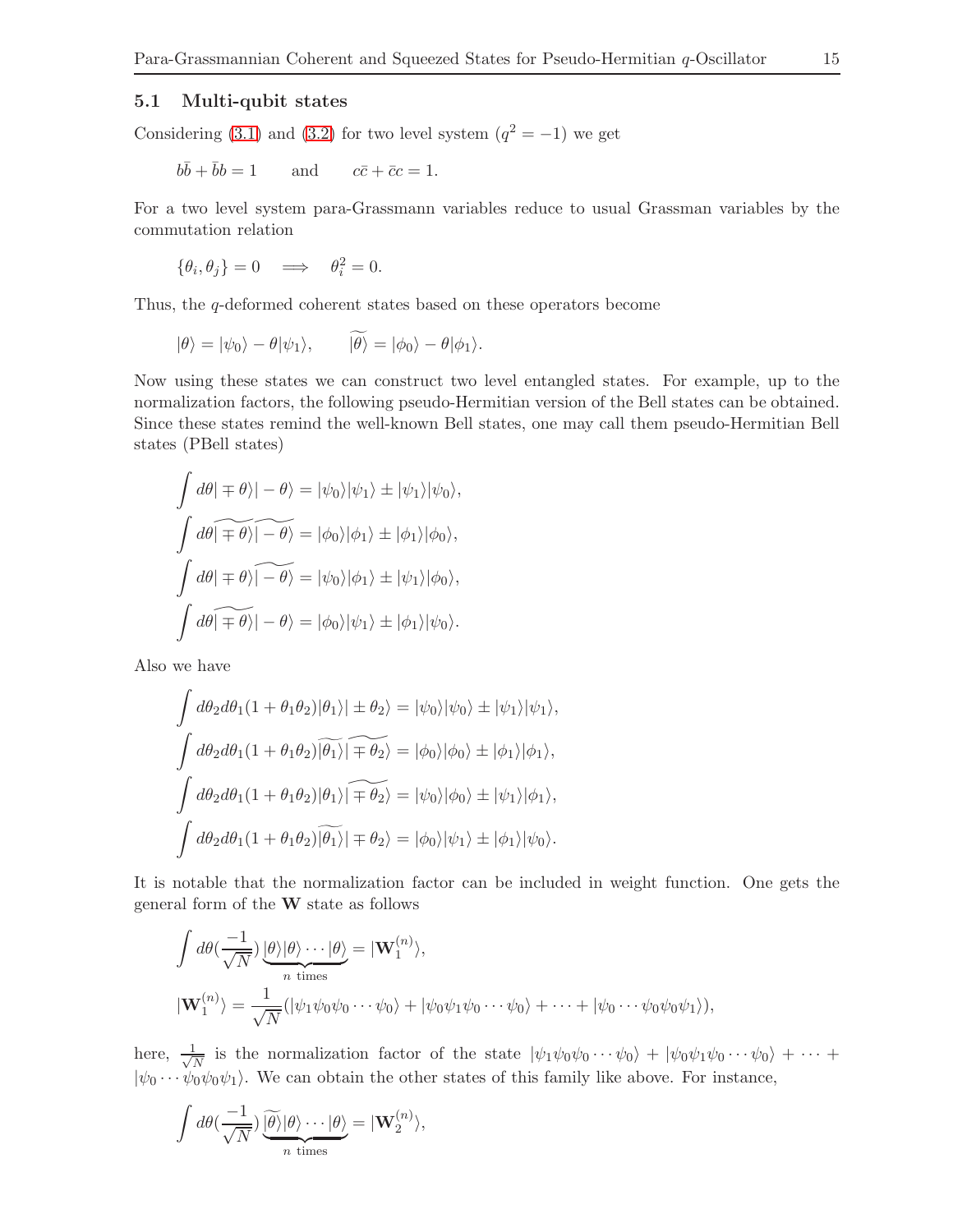$$
|\mathbf{W}_{2}^{(n)}\rangle = \frac{1}{\sqrt{N}}(|\phi_{1}\psi_{0}\psi_{0}\cdots\psi_{0}\rangle + |\phi_{0}\psi_{1}\psi_{0}\cdots\psi_{0}\rangle + \cdots + |\phi_{0}\cdots\psi_{0}\psi_{0}\psi_{1}\rangle).
$$

Likewise, we can obtain these states

$$
|\mathbf{W}_{3}^{(n)}\rangle = \frac{1}{\sqrt{N}} (|\phi_{1}\phi_{0}\psi_{0}\cdots\psi_{0}\rangle + |\phi_{0}\phi_{1}\psi_{0}\cdots\psi_{0}\rangle + \cdots + |\phi_{0}\cdots\psi_{0}\psi_{0}\psi_{1}\rangle),
$$
  
\n
$$
|\mathbf{W}_{4}^{(n)}\rangle = \frac{1}{\sqrt{N}} (|\phi_{1}\phi_{0}\phi_{0}\cdots\psi_{0}\rangle + |\phi_{0}\phi_{1}\phi_{0}\cdots\psi_{0}\rangle + \cdots + |\phi_{0}\cdots\psi_{0}\psi_{0}\psi_{1}\rangle),
$$
  
\n
$$
|\mathbf{W}_{k}^{(n)}\rangle = \frac{1}{\sqrt{N}} (|\phi_{1}\phi_{0}\phi_{0}\cdots\phi_{0}\rangle + |\phi_{0}\phi_{1}\phi_{0}\cdots\phi_{0}\rangle + \cdots + |\phi_{0}\cdots\phi_{0}\phi_{0}\phi_{1}\rangle).
$$

Likewise, we can construct the general forms of the GHZ state as follows

$$
\int d\theta_1 d\theta_2 \cdots d\theta_n w |\theta_n\rangle |\theta_{n-1}\rangle \cdots |\theta_1\rangle = \frac{1}{\sqrt{2}} (|\psi_0 \psi_0 \cdots \psi_0\rangle + |\psi_1 \psi_1 \cdots \psi_1\rangle) = |\mathbf{GHZ}_1^{(n)}\rangle,
$$

and

$$
\int d\theta_1 d\theta_2 \cdots d\theta_n w \widetilde{|\theta_n\rangle} |\theta_{n-1}\rangle \cdots |\theta_1\rangle = \frac{1}{\sqrt{2}} (|\phi_0 \psi_0 \cdots \psi_0\rangle + |\phi_1 \psi_1 \cdots \psi_1\rangle) = |\mathbf{GHZ}_2^{(n)}\rangle,
$$

and also

$$
\int d\theta_1 d\theta_2 \cdots d\theta_n w \widetilde{|\theta_n\rangle} \widetilde{|\theta_{n-1}\rangle} \cdots \widetilde{|\theta_1\rangle} = \frac{1}{\sqrt{2}} (|\phi_0 \phi_0 \cdots \phi_0\rangle + |\phi_1 \phi_1 \cdots \phi_1\rangle) = |\mathbf{GHZ}_k^{(n)}\rangle,
$$

where the weight function  $w$  for the above states is

$$
w=\frac{1}{\sqrt{2}}\big((-1)^{\left[\frac{n}{2}\right]}+\theta_n\theta_{n-1}\cdots\theta_1\big).
$$

It is notable that, when the pseudo-Hermitian system reduces to the hermitian one  $(\eta = 1)$ , the pseudo-Hermitian entangled states reduces to the well-known maximally entangled states of the Hermitian systems, like maximally entangled Bell, W and GHZ. So fore instance the states  $|\mathbf{W}_i^{(n)}\rangle$  reduce to just one maximally entangled state.

## 5.2 Multi-qutrit states

Using three level coherent states, it would be possible to construct entangled qutrit states. Since for three level systems the operators  $b^3$  and  $\bar{b}^3$  vanish, the expansion of the equation [\(3.5\)](#page-5-2) reduces to the following three level coherent state

$$
|\theta\rangle = |\psi_0\rangle + \frac{q^2}{\sqrt{[1]!}} \theta |\psi_1\rangle + \frac{\theta^2}{\sqrt{[2]!}} |\psi_2\rangle.
$$

Obviously, the para-Grassmann number  $\theta$  is nilpotent, where  $\theta^3 = 0$ , and also  $(q^2)^3 = 1$ . Now this coherent state will be used to construct some entangled qutrit states. Here we introduce the construction of generalized Bell states for pseudo-Hermitian systems. The generalized Bell states for three level Hermitian systems are

<span id="page-15-0"></span>
$$
|\psi_{\pm}\rangle = \frac{1}{\sqrt{3}}(|00\rangle \pm |11\rangle + |22\rangle),\tag{5.1}
$$

<span id="page-15-1"></span>
$$
|\varphi_{\pm}\rangle = \frac{1}{\sqrt{3}}(|02\rangle \pm |11\rangle + |20\rangle). \tag{5.2}
$$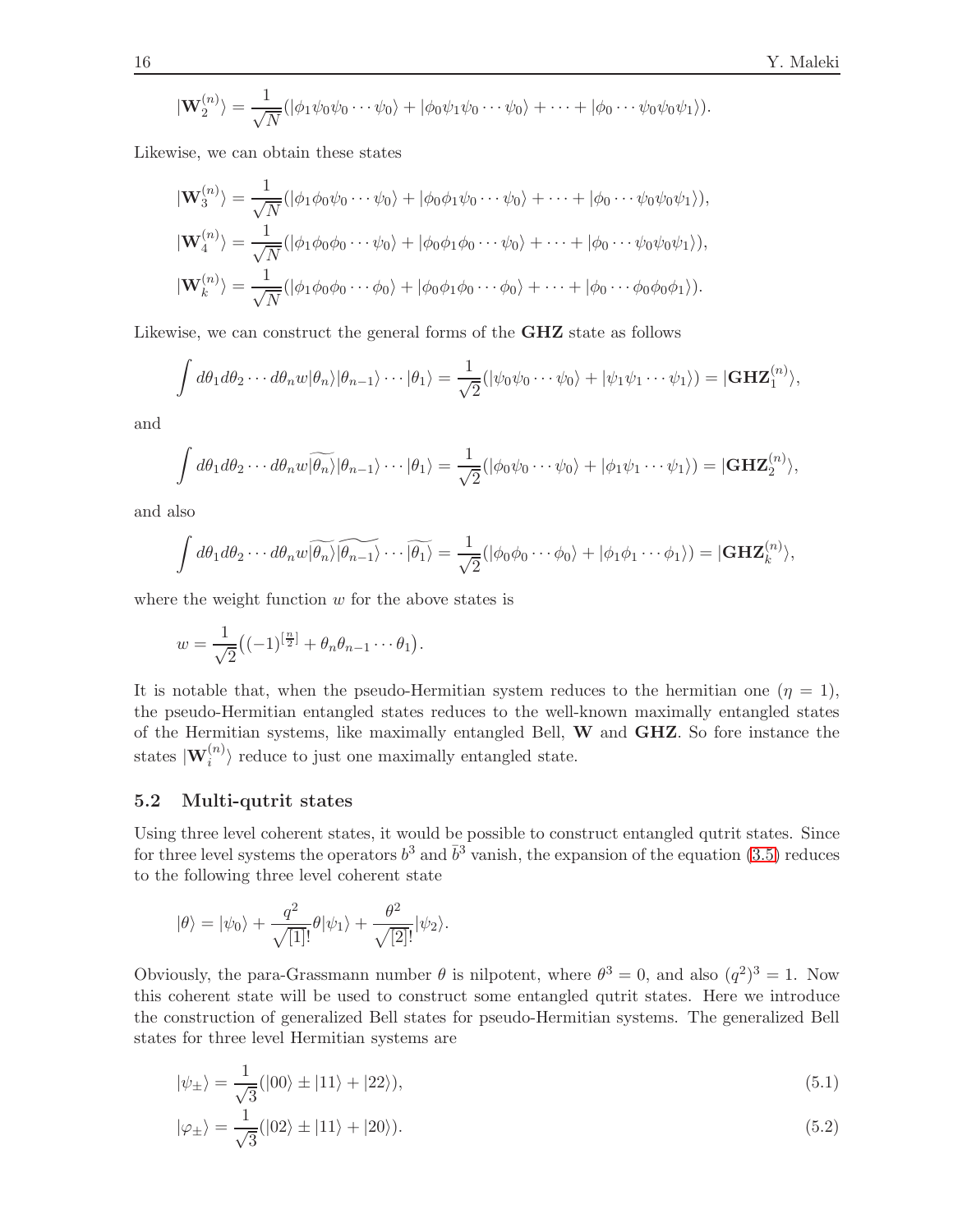Here, we try to create the pseudo-Hermitian version of these states by using three level para-Grassmannian coherent states

$$
\int d\bar{\theta} d\theta w |\theta\rangle |\bar{\theta}\rangle = |\psi_0\rangle |\psi_0\rangle \pm |\psi_1\rangle |\psi_1\rangle + |\psi_2\rangle |\psi_2\rangle,
$$
  

$$
\int d\bar{\theta} d\theta w |\bar{\theta}\rangle |\bar{\theta}\rangle = |\phi_0\rangle |\psi_0\rangle \pm |\phi_1\rangle |\psi_1\rangle + |\phi_2\rangle |\psi_2\rangle,
$$
  

$$
\int d\bar{\theta} d\theta w |\theta\rangle |\bar{\theta}\rangle = |\psi_0\rangle |\phi_0\rangle \pm |\phi_1\rangle |\psi_1\rangle + |\phi_2\rangle |\psi_2\rangle,
$$
  

$$
\int d\bar{\theta} d\theta w |\bar{\theta}\rangle |\bar{\theta}\rangle = |\phi_0\rangle |\phi_0\rangle \pm |\phi_1\rangle |\phi_1\rangle + |\phi_2\rangle |\phi_2\rangle,
$$

where, for all above states

$$
w = \frac{\theta^2 \bar{\theta}^2}{[2]!} \pm \frac{\theta \bar{\theta}}{[1]!} + q^2.
$$

One may compare the above pseudo-Hermitian entangled states, with maximally entangled generalized Bell state [\(5.1\)](#page-15-0). Note that in the case  $\eta = 1$  ( $\phi_i = \psi_i$ ), all the states reduce to (5.1). Moreover, we have the following pseudo-Hermitian entangled states

$$
\int d\bar{\theta} d\theta w |\theta\rangle |\bar{\theta}\rangle = |\psi_0\rangle |\psi_2\rangle \pm |\psi_1\rangle |\psi_1\rangle + |\psi_2\rangle |\psi_0\rangle,
$$
  

$$
\int d\bar{\theta} d\theta w |\bar{\theta}\rangle |\bar{\theta}\rangle = |\phi_0\rangle |\psi_2\rangle \pm |\phi_1\rangle |\psi_1\rangle + |\phi_2\rangle |\psi_0\rangle,
$$
  

$$
\int d\bar{\theta} d\theta w |\theta\rangle |\bar{\theta}\rangle = |\psi_0\rangle |\phi_2\rangle \pm |\phi_1\rangle |\psi_1\rangle + |\phi_2\rangle |\psi_0\rangle,
$$
  

$$
\int d\bar{\theta} d\theta w |\bar{\theta}\rangle |\bar{\theta}\rangle = |\phi_0\rangle |\phi_2\rangle \pm |\phi_1\rangle |\phi_1\rangle + |\phi_2\rangle |\phi_0\rangle,
$$

where

$$
w = \frac{\theta^2}{\sqrt{2!}} \pm \frac{\theta \bar{\theta}}{[1]!} + q^2 \frac{\bar{\theta}^2}{\sqrt{2!}}.
$$

These states can be compared with maximally entangled generalized Bell state [\(5.2\)](#page-15-1). Of course the weight function may be chosen in a way that we get entangled states in the subspaces. For instance,

$$
\int d\bar{\theta} d\theta \left( \frac{\theta^2 \bar{\theta}^2}{[2]!} + q^2 \right) |\theta\rangle |\bar{\theta}\rangle = |\psi_0\rangle |\psi_0\rangle + |\psi_2\rangle |\psi_2\rangle,
$$
  

$$
\int d\bar{\theta} d\theta \left( \frac{\theta^2 \bar{\theta}^2}{[2]!} + q^2 \right) |\widetilde{\theta}\rangle |\widetilde{\bar{\theta}\rangle} = |\phi_0\rangle |\phi_0\rangle + |\phi_2\rangle |\phi_2\rangle.
$$

## 5.3 Multi-qudit entangled states

Now, using the coherent state obtained in  $(3.5)$ , the entangled states for n level pseudo-Hermitian systems will be considered. To this aim starting with the coherent state

$$
|\theta\rangle = \sum_{n=0}^{p} \frac{q^{n(n+1)}}{\sqrt{[n]!}} \theta^{n} |\psi_n\rangle,
$$

the product of two coherent states with para-Grassmann numbers  $\theta$  and  $\bar{\theta}$  reads

$$
|\theta\rangle|\bar{\theta}\rangle = \sum_{i,j=0}^{p} c_{ij}\theta^{i}\bar{\theta}^{j}|\psi_{i}\rangle|\psi_{j}\rangle,
$$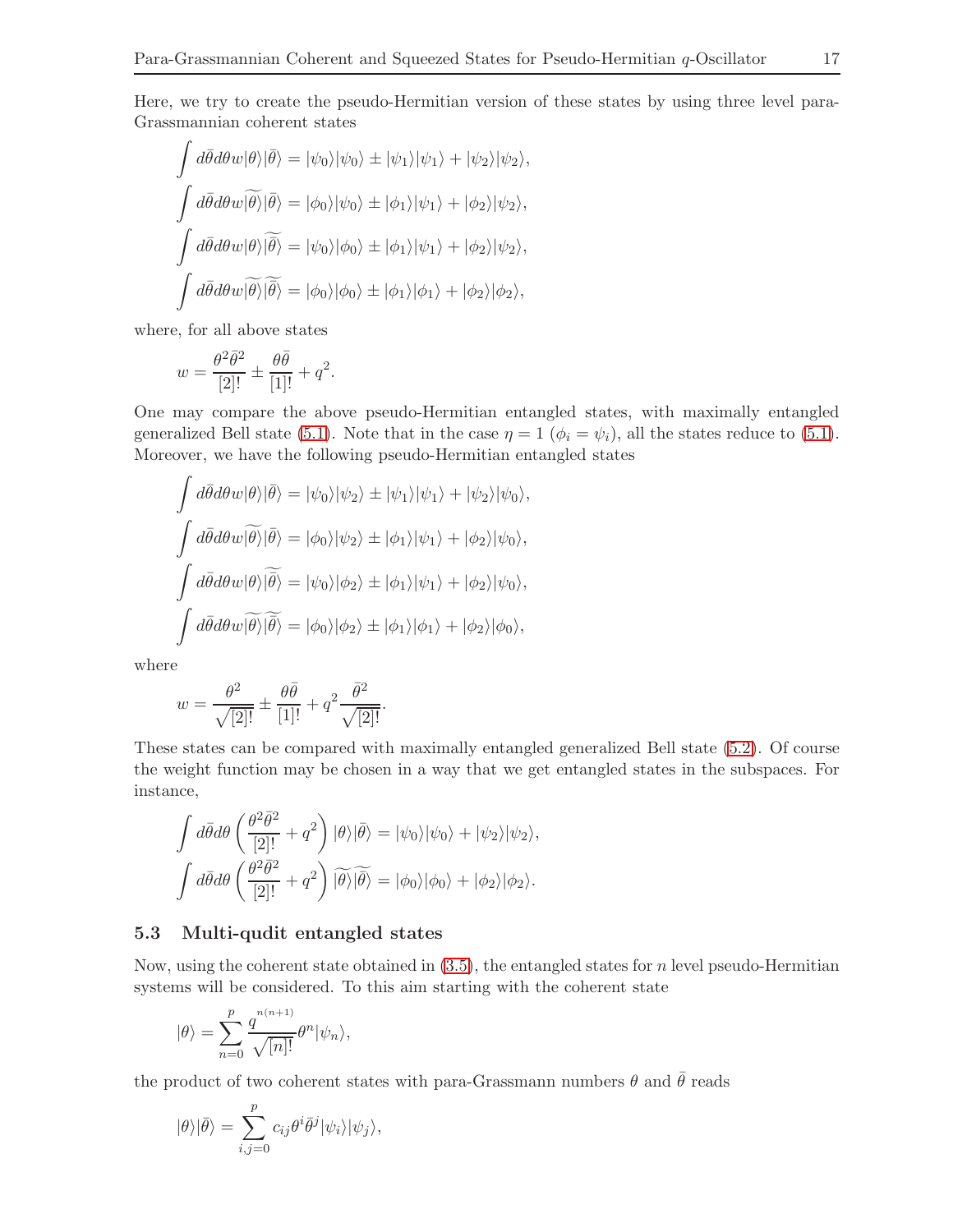where

$$
c_{ij} = \frac{q^{(j-i)^2 + (i+j)}}{\sqrt{[i]![j]!}}.
$$

For instance, we may determine the weight function in a way that after integration the obtained state becomes

<span id="page-17-3"></span>
$$
\int d\bar{\theta}d\theta w|\theta\rangle|\bar{\theta}\rangle = \frac{1}{\sqrt{N}}\sum_{i=0}^{p}|\psi_i\rangle|\psi_i\rangle.
$$
\n(5.3)

Replacing the explicit form of the coherent states we get

<span id="page-17-0"></span>
$$
\int d\theta_1 d\theta_2 w \sum_{i,j=0}^{n-1} c_{ij} \theta_1^i \theta_2^j |\psi_i\rangle |\psi_j\rangle = \frac{1}{\sqrt{N}} \sum_{i=0}^p |\psi_i\rangle |\psi_i\rangle.
$$
\n(5.4)

Taking the general form of the weight function

$$
w = \sum_{k,l=0}^{p} w_{k,l} \bar{\theta}^k \theta^l,
$$

and putting this weight in [\(5.4\)](#page-17-0) and taking into account the quantization and the integration rules of para-Grassmannian variables we get

$$
\sum_{k,l=0}^{p} \sum_{i,j=0}^{p} c_{ij} w_{k,l} \int d\bar{\theta} d\theta \bar{\theta}^{k} \theta^{l+i} \bar{\theta}^{j} |\psi_{i}\rangle |\psi_{j}\rangle = \frac{1}{\sqrt{N}} \sum_{i=0}^{p} |\psi_{i}\rangle |\psi_{i}\rangle,
$$
  

$$
\sum_{k,l=0}^{p} \sum_{i,j=0}^{p} c_{ij} w_{k,l} \bar{q}^{2k(l+i)} \int d\bar{\theta} d\theta \theta^{l+i} \bar{\theta}^{k+j} |\psi_{i}\rangle |\psi_{j}\rangle = \frac{1}{\sqrt{N}} \sum_{i=0}^{p} |\psi_{i}\rangle |\psi_{i}\rangle,
$$
  

$$
\sum_{k,l=0}^{p} \sum_{i,j=0}^{p} c_{ij} w_{k,l} \bar{q}^{2k(l+i)} \delta_{p}^{l+i} \delta_{p}^{k+j} [p]! |\psi_{i}\rangle |\psi_{j}\rangle = \frac{1}{\sqrt{N}} \sum_{i=0}^{p} |\psi_{i}\rangle |\psi_{i}\rangle,
$$
(5.5)

where the symbol  $\delta_j^i$  is the usual Kronecker delta. Note that

<span id="page-17-2"></span><span id="page-17-1"></span>
$$
\delta_p^{l+i} \delta_p^{k+j} \neq 0 \quad \Longrightarrow \quad l+i = p = k+j. \tag{5.6}
$$

From the right hand side if the the equation [\(5.5\)](#page-17-1) it is clear that the terms with  $i \neq j$  have to vanish in the left hand side of the equation, which due to [\(5.6\)](#page-17-2) we get  $w_{k,l} = 0$  for  $k \neq l$ . With this description [\(5.5\)](#page-17-1) gives

$$
\sum_{i=0}^p c_{ii} w_{p-i,p-i} \overline{q}^{2p(p-i)}[p]! |\psi_i\rangle |\psi_i\rangle = \frac{1}{\sqrt{N}} \sum_{i=0}^p |\psi_i\rangle |\psi_i\rangle.
$$

Thus,

$$
w = \frac{1}{\sqrt{N}} \sum_{k=0}^{p} c^{-1}_{(p-k),(p-k)} \frac{q^{2pk}}{[p]!} \bar{\theta}^k \theta^k.
$$

With this weight [\(5.3\)](#page-17-3) holds. Using this weight function the below entangled states can be constructed

$$
\int d\bar{\theta} d\theta w \widetilde{|\theta\rangle} \widetilde{|\theta\rangle} = \frac{1}{\sqrt{N}} \sum_{i=0}^{p} |\phi_i\rangle |\phi_i\rangle.
$$

Of course the normalization factors  $\left(\frac{1}{\sqrt{2}}\right)$  $\frac{1}{N}$ ) of the above states may not be the same.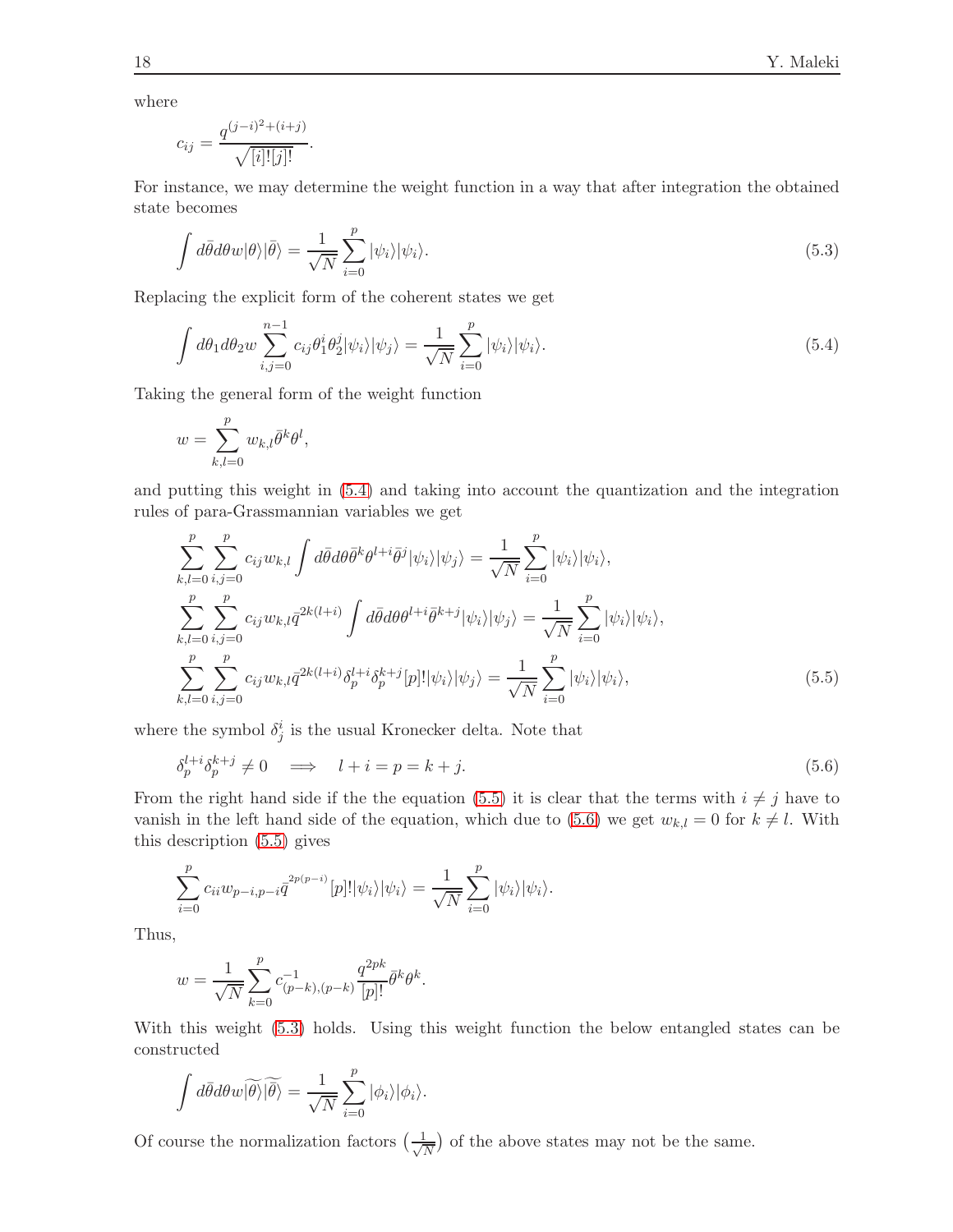# <span id="page-18-17"></span>6 Conclusion

In conclusion, the q-deformed oscillator was generalized to pseudo-Hermitian systems and some of its important properties was studied. Introducing annihilation and creation operators for this system the new pseudo-Hermitian coherent and squeezed states were investigated. The overcompleteness property of the PGPHCSs examined. Also the stability of coherent and squeezed states were discussed. The pseudo-Hermitian supercoherent states as the product of a pseudo-Hermitian bosonic coherent state and a para-Grassmannian pseudo-Hermitian coherent state was introduced. This definition also was developed to define pseudo-Hermitian supersqueezed states. It was shown that, for q-oscillator algebra of  $k + 1$  degree of nilpotency based on the changed ladder operators, defined in here, we can obtain deformed  $SU_{q^2}(2)$  and  $SU_{q^{2k}}(2)$  and also  $SU_{q^{2k}}(1,1)$ . Finally, the entanglement of multi-level para-Grassmannian pseudo-Hermitian coherent state was considered. This was done by choosing an appropriate weight function, and integrating over tensor product of PGPHCSs. Thus, a relation between PGPHCSs and quantum entanglement was established. The entangled pseudo-Hermitian qubit states based on two level coherent states was given, and it was generalized for qutrit and qudit cases in general.

# <span id="page-18-0"></span>References

- <span id="page-18-1"></span>[1] Bender C.M., Boettcher S., Real spectra in non-Hermitian Hamiltonians having PT symmetry, *[Phys. Rev. Lett.](http://dx.doi.org/10.1103/PhysRevLett.80.5243)* 80 (1998), 5243–5246, [math-ph/9712001.](http://arxiv.org/abs/math-ph/9712001)
- <span id="page-18-2"></span>[2] Bender C.M., Boettcher S., Meisenger P.N., PT -symmetric quantum mechanics, *[J. Math. Phys.](http://dx.doi.org/10.1063/1.532860)* 40 (1999), 2201–2229, [quant-ph/9809072.](http://arxiv.org/abs/quant-ph/9809072)
- <span id="page-18-3"></span>[3] Bender C.M., Dunne G.V., Large-order perturbation theory for a non-Hermitian PT -symmetric Hamiltonian, *[J. Math. Phys.](http://dx.doi.org/10.1063/1.532991)* 40 (1999), 4616–4621, [quant-ph/9812039.](http://arxiv.org/abs/quant-ph/9812039)
- <span id="page-18-4"></span>[4] Mostafazadeh A., Pseudo-Hermiticity and generalized PT- and CPT-symmetries, *[J. Math. Phys.](http://dx.doi.org/10.1063/1.1539304)* 44 (2003), 974–989, [math-ph/0209018.](http://arxiv.org/abs/math-ph/0209018)
- <span id="page-18-5"></span>[5] Mostafazadeh A., Pseudo-Hermiticity versus PT symmetry: the necessary condition for the reality of the spectrum of a non-Hermitian Hamiltonian, *[J. Math. Phys.](http://dx.doi.org/10.1063/1.1418246)* 43 (2002), 205–214, [math-ph/0107001.](http://arxiv.org/abs/math-ph/0107001)
- <span id="page-18-6"></span>[6] Mostafazadeh A., Pseudo-Hermiticity versus PT-symmetry. II. A complete characterization of non-Hermitian Hamiltonians with a real spectrum, *[J. Math. Phys.](http://dx.doi.org/10.1063/1.1461427)* 43 (2002), 2814–2816, [math-ph/0110016.](http://arxiv.org/abs/math-ph/0110016)
- <span id="page-18-7"></span>[7] Perlomov A., Generalized coherent states and their applications, *Texts and Monographs in Physics*, Springer-Verlag, Berlin, 1986.
- <span id="page-18-8"></span>[8] Fujii K., Introduction to coherent states and quantum information theory, [quant-ph/0112090.](http://arxiv.org/abs/quant-ph/0112090)
- <span id="page-18-9"></span>[9] Najarbashi G., Maleki Y., Maximal entanglement of two-qubit states constructed by linearly independent coherent states, *[Internat. J. Theoret. Phys.](http://dx.doi.org/10.1007/s10773-011-0755-5)* 50 (2011), 2601–2608, [arXiv:1007.1387.](http://arxiv.org/abs/1007.1387)
- <span id="page-18-10"></span>[10] Najarbashi G., Maleki Y., Entanglement of Grassmannian coherent states for multi-partite n-level systems, *[SIGMA](http://dx.doi.org/10.3842/SIGMA.2011.011)* 7 (2011), 011, 11 pages, [arXiv:1008.4836.](http://arxiv.org/abs/1008.4836)
- <span id="page-18-11"></span>[11] Najarbashi G., Maleki Y., Entanglement in multi-qubit pure fermionic coherent states, [arXiv:1004.3703.](http://arxiv.org/abs/1004.3703)
- <span id="page-18-12"></span>[12] Fu H., Wang X., Solomon A.I., Maximal entanglement of nonorthogonal states: classification, *[Phys. Lett. A](http://dx.doi.org/10.1016/S0375-9601(01)00720-4)* 291 (2001), 73–76, [quant-ph/0105099.](http://arxiv.org/abs/quant-ph/0105099)
- <span id="page-18-13"></span>[13] Wang X., Sanders B.C., Multipartite entangled coherent states, *[Phys. Rev. A](http://dx.doi.org/10.1103/PhysRevA.65.012303)* 65 (2001), 012303, 7 pages, [quant-ph/0104011.](http://arxiv.org/abs/quant-ph/0104011)
- <span id="page-18-14"></span>[14] Wang X., Bipartite entangled non-orthogonal states, *[J. Phys. A: Math. Gen.](http://dx.doi.org/10.1088/0305-4470/35/1/313)* 35 (2002), 165–173, [quant-ph/0102011.](http://arxiv.org/abs/quant-ph/0102011)
- <span id="page-18-15"></span>[15] Wang X., Sanders B.C., Pan S.-H., Entangled coherent states for systems with  $SU(2)$  and  $SU(1,1)$  symmetries, *[J. Phys. A: Math. Gen.](http://dx.doi.org/10.1088/0305-4470/33/41/312)* 33 (2000), 7451–7467, [quant-ph/0001073.](http://arxiv.org/abs/quant-ph/0001073)
- <span id="page-18-16"></span>[16] El Baz M., Hassouni Y., On the construction of generalized Grassmann representatives of state vectors, *[J. Phys. A: Math. Gen.](http://dx.doi.org/10.1088/0305-4470/37/15/005)* 37 (2004), 4361–4368, [math-ph/0409038.](http://arxiv.org/abs/math-ph/0409038)
- [17] El Baz M., On the construction of generalized Grassmann coherent states, [math-ph/0511028.](http://arxiv.org/abs/math-ph/0511028)